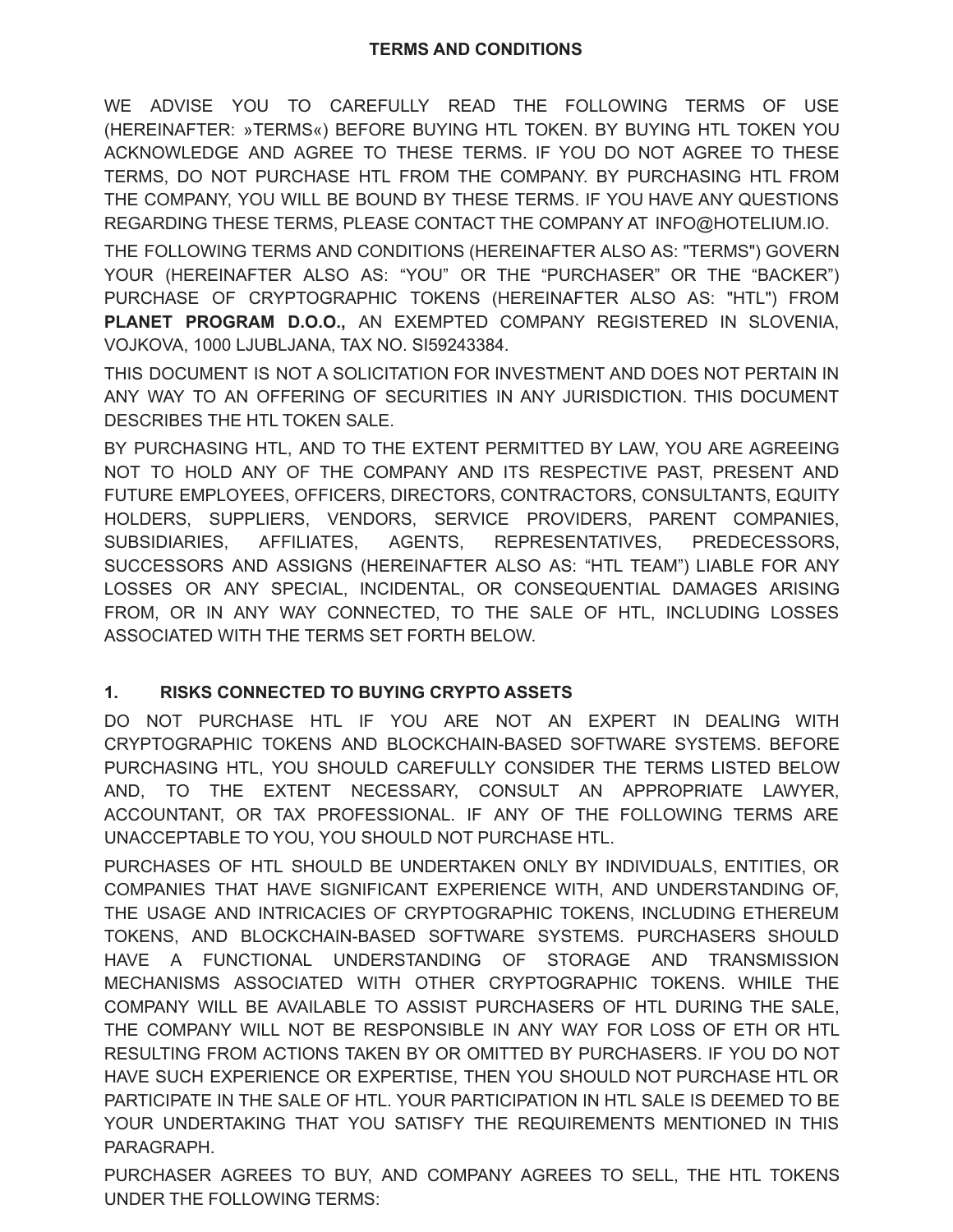## **2. PROHIBITION ON CERTAIN CONTRIBUTORS**

CITIZENS, NATIONALS AND ANY LEGAL OR NATURAL PERSONS RESIDING IN THE PEOPLE'S REPUBLIC OF CHINA, SINGAPORE, CANADA, SOUTH KOREA AND / OR THE UNITED STATES OF AMERICA, INCLUDING PUERTO RICO, THE U.S. VIRGIN ISLANDS OR ANY OTHER TERRITORIES IN THE POSSESSION OF THE USA, ARE PROHIBITED FROM PURCHASING HTL TOKENS IN PRIVATE PRE-SALE OR PUBLIC SALE. ONLY US CITIZENS/RESIDENTS, THAT ARE ACCREDITED INVESTORS, ARE ELIGIBLE FOR HTL PURCHASE. THE COMPANY HAS FULL DISCRETION TO DECIDE WHETHER TO SELL HTL TOKENS TO SUCH INVESTORS.

IF SUCH PROHIBITED OR RESTRICTED PERSONS PURCHASE OR TRY TO PURCHASE HTL TOKENS, SUCH PERSON HAS DONE SO ON AN UNLAWFUL, UNAUTHORIZED AND FRAUDULENT BASIS AND IN THIS REGARD AND WILL ALONE BEAR NEGATIVE CONSEQUENCES. AFORESAID PERSONS THAT PARTICIPATE IN THE TOKEN SALE BY PROVIDING FALSE INFORMATION ABOUT THEIR CITIZENSHIP, RESIDENCY PLACE AND NATIONALITY WILL BE IN BREACH OF THESE TERMS AND WILL BE REQUIRED TO INDEMNIFY **PLANET PROGRAM LTD** IN RESPECT OF ANY DAMAGES AND/OR LOSSES SUFFERED DUE TO THIS BREACH UNDER THE INDEMNIFICATION PROVISIONS SET OUT IN THESE TERMS.

## **3. CONDITIONS FOR HTL TOKEN SALE**

WHEN YOU PURCHASE OR OTHERWISE RECEIVE HTL TOKEN, YOU MAY ONLY DO SO BY ACCEPTING THE FOLLOWING CONDITIONS AND, BY DOING SO, YOU WARRANT AND REPRESENT THAT THE FOLLOWING ARE A TRUE AND ACCURATE REFLECTION OF THE BASIS ON WHICH YOU ARE ACQUIRING THE HTL TOKENS:

• THE COMPANY DOES NOT GUARANTEE THE GROWTH OF HTL.

• MEMBERS HAVE THE OPPORTUNITY TO PARTICIPATE IN THEIR HTL IN THE FORM OF DIFFERENT PACKAGES FOR WHICH THE MONTHLY LOYALTY REWARD IS PAID ACCORDING TO THE TYPE OF PACKAGE (THE ATTACHED TABLE ON THE WHITE PAPER OR ON THE BUY PACKAGES TAB);

THE COMPANY RESERVES THE RIGHT TO LIMIT THE AMOUNT OF ONE-OFF PAYMENT TO PROTECT THE HTL PROJECT;

• NEITHER THE COMPANY NOR ANY OF THE HTL TEAM HAS PROVIDED YOU WITH ANY ADVICE REGARDING WHETHER HTL IS A SUITABLE INVESTMENT FOR YOU;

• YOU HAVE ENOUGH KNOWLEDGE AND UNDERSTANDING OF THE FUNCTIONALITY, USAGE, STORAGE, TRANSMISSION MECHANISMS AND INTRICACIES ASSOCIATED WITH CRYPTOGRAPHIC TOKENS, SUCH AS (BUT NOT LIMITED TO) BITCOIN AND ETHER, AS WELL AS BLOCKCHAIN-BASED SOFTWARE SYSTEMS GENERALLY;

YOU ARE LEGALLY PERMITTED TO RECEIVE AND HOLD AND MAKE USE OF HTL IN YOUR AND ANY OTHER RELEVANT JURISDICTION;

• YOU WILL PROVIDE US WITH ALL INFORMATION, DOCUMENTATION OR COPY DOCUMENTATION THAT WE REQUIRE TO PERFORM A KYC (KNOW YOUR CUSTOMER) AND SELL HTL TO YOU;

YOU WILL PROVIDE US WITH ANY ADDITIONAL INFORMATION WHICH MAY BE REASONABLY REQUIRED IN ORDER THAT WE CAN FULFIL OUR LEGAL, REGULATORY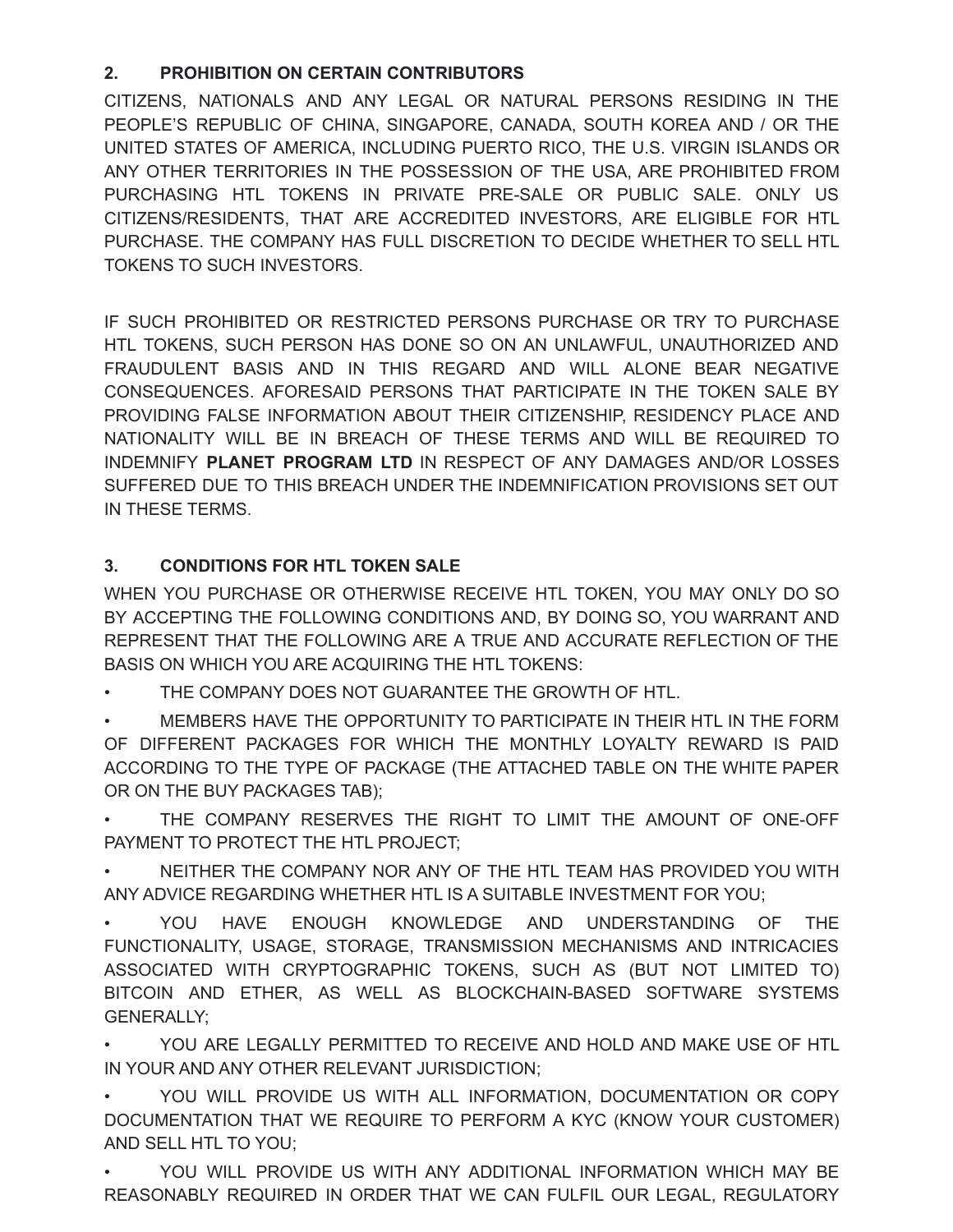AND CONTRACTUAL OBLIGATIONS, INCLUDING BUT NOT LIMITED TO ANY ANTI-MONEY LAUNDERING OBLIGATION;

YOU WILL NOTIFY US PROMPTLY OF ANY CHANGE TO THE INFORMATION PROVIDED BY YOU TO US;

• YOU ARE AT LEAST 18 YEARS OLD (IF AN INDIVIDUAL) TO LEGALLY OBTAIN HTL, AND YOU ARE NOT AWARE OF ANY OTHER LEGAL REASON TO PREVENT YOU FROM OBTAINING HTL;

YOU TAKE SOLE RESPONSIBILITY FOR ANY RESTRICTIONS AND RISKS ASSOCIATED WITH RECEIVING AND HOLDING HTL, INCLUDING BUT NOT LIMITED TO THESE SET OUT IN ANNEX A;

• BY ACQUIRING HTL, YOU MAY NOT MAKE A REGULATED INVESTMENT ACCORDING TO THE JURISDICTION THAT APPLIES TO YOU AS AM INVESTOR;

YOU ARE NOT OBTAINING OR USING HTL FOR ANY ILLEGAL PURPOSE, AND WILL NOT USE HTL FOR ANY ILLEGAL PURPOSE;

TO THE EXTENT PERMITTED BY LAW AND PROVIDED WE ACT IN GOOD FAITH, THE COMPANY MAKES NO WARRANTY WHATSOEVER, EITHER EXPRESSED OR IMPLIED, REGARDING THE FUTURE SUCCESS OF HTL AND/OR THE ETHEREUM NETWORK;

• YOU ACCEPT THAT HTL IS CREATED AND YOU OBTAIN HTL ON AN "AS IS" AND "UNDER DEVELOPMENT" BASIS. THEREFORE, PROVIDED THAT THE COMPANY ACTS IN GOOD FAITH, YOU ACCEPT THAT THE COMPANY IS PROVIDING HTL WITHOUT BEING ABLE TO PROVIDE ANY WARRANTIES IN RELATION TO HTL, INCLUDING, BUT NOT LIMITED TO, TITLE, MERCHANTABILITY OR FITNESS FOR A PARTICULAR PURPOSE;

YOU ACCEPT THAT YOU BEAR SOLE RESPONSIBILITY FOR DETERMINING IF (I) THE ACQUISITION, THE ALLOCATION, USE OR OWNERSHIP OF HTL (II) THE POTENTIAL APPRECIATION OR DEPRECIATION IN THE VALUE OF HTL OVER TIME, IF ANY, (III) THE SALE AND PURCHASE OF HTL; AND/OR (IV) ANY OTHER ACTION OR TRANSACTION RELATED TO HTL HAS TAX IMPLICATIONS.

ALL PURCHASES OF HTL ARE FINAL

#### **4. OVERVIEW OF HTL**

HTL IS A UTILITY TOKEN WITH UTILITY FEATURES, IS ERC20-COMPLIANT AND EMBEDDED IN THE ETHEREUM BLOCKCHAIN AS A SMART CONTRACT.

HTL IS REQUIRED FOR PROPER OPERATION AND COMPREHENSIVE UTILIZATION OF HTL (AS DEFINED IN THE WHITE PAPER (THE "WHITE PAPER") PROVIDED AT HTTPS:/[/WWW.HOTELIUM.IO](http://www.hotelium.io/) (THE "WEBSITE") AS OF THE DATE THE PURCHASER ACQUIRES HTL TOKEN). AFTER THE HTL SALE, EACH HTL IS BACKED BY THE PURCHASE OF THE UNDERLYING ASSETS, AS DESCRIBED IN THE WHITE PAPER. TO THE EXTENT THEY DO NOT CONTRADICT THESE TERMS, THE RIGHTS CONNECTED TO HTL ARE SUBJECT TO THE LIMITATIONS SET OUT IN THE WHITE PAPER, BUT THIS SHOULD IN NO CASE CREATE OBLIGATIONS FOR THE COMPANY IN ADDITION TO THE ONES CONTAINED IN THESE TERMS. THE COMPANY RESERVES THE RIGHT TO CIRCUMVENT THE ALGORITHM USED TO SELECT THE UNDERLYING ASSETS IF IT BELIEVES, IN ITS SOLE DISCRETION, THAT SUCH SELECTED UNDERLYING ASSETS COULD ADVERSELY AFFECT THE COMPANY OR HTL FROM A REGULATORY OR LEGAL PERSPECTIVE. THE COMPANY SHALL HAVE THE RIGHT TO SELL ANY SUCH UNDERLYING ASSETS (IF ALREADY PART OF HTL PORTFOLIO) AND BLOCK THEIR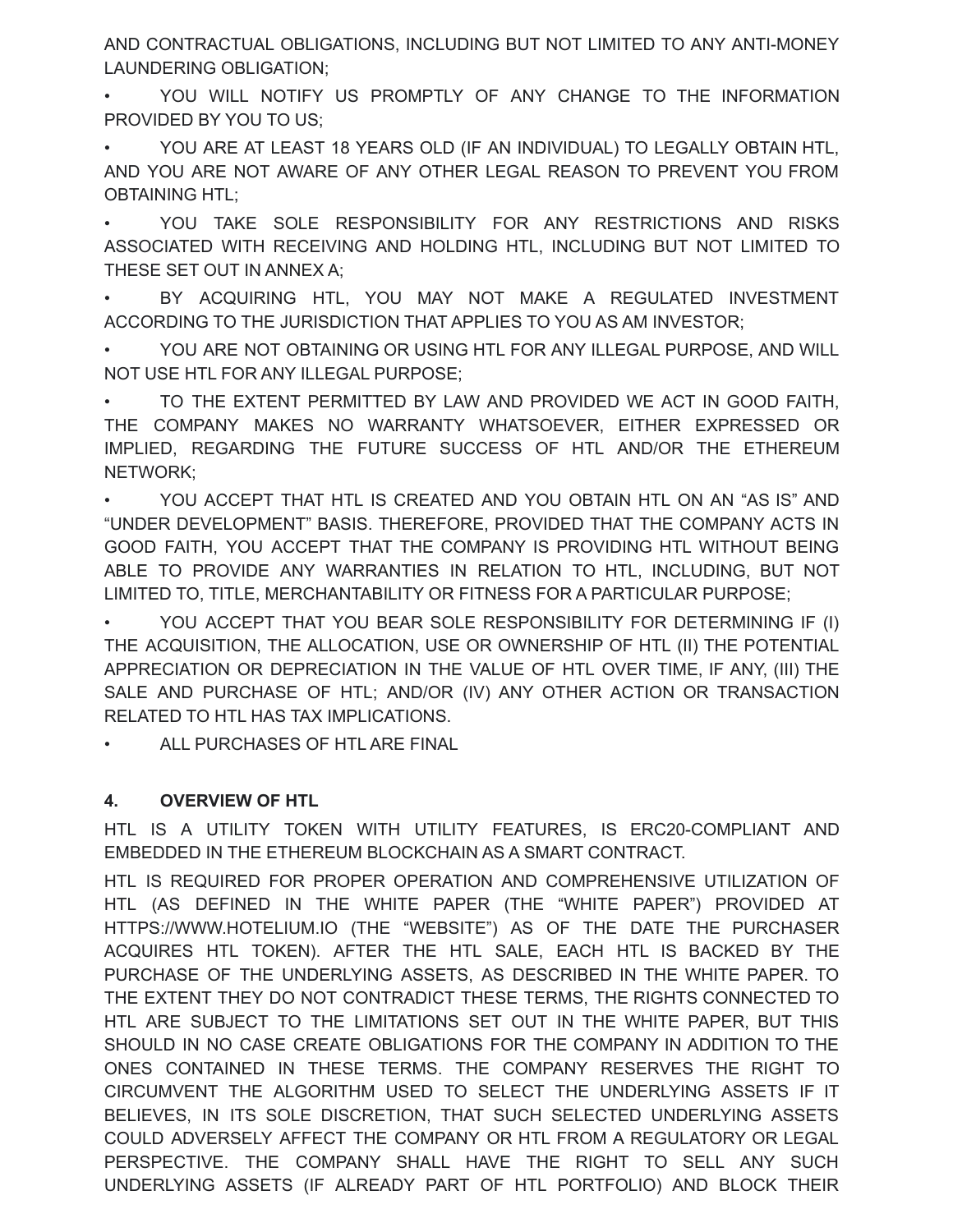ACQUISITION.

THE MAXIMUM TOTAL AMOUNT OF HTL TO BE ISSUED IS 490,000,000. HTLS ARE GENERATED AS PURCHASERS BUY THEM AND THE TOTAL SUPPLY OF HTLS WILL BE FIXED AFTER THE END OF THE HTL SALE. NO MORE HTL WILL BE ISSUED AFTER THE END OF THE HTL SALE, AS DESCRIBED IN THE PRECEDING PARAGRAPH. OWNERSHIP OF HTL DURING THE HTL TOKEN SALE CARRIES NO RIGHTS EXPRESS OR IMPLIED. PURCHASES OF HTL ARE NON-REFUNDABLE.

## **5. LIMITATION OF LIABILITY**

TO THE FULLEST EXTENT POSSIBLE BY APPLICABLE LAW, IN NO EVENT SHALL THE COMPANY OR ANY OF THE COMPANY INDEMNIFIED PARTIES BE LIABLE TO YOU OR ANYONE ELSE FOR ANY INDIRECT, SPECIAL, INCIDENTAL, CONSEQUENTIAL, OR EXEMPLARY DAMAGES OF ANY KIND. INCLUDING, BUT NOT LIMITED TO, WHERE RELATED TO LOSS OF REVENUE, INCOME OR PROFITS, LOSS OF USE OR DATA, OR DAMAGES FOR BUSINESS INTERRUPTION, ARISING OUT OF OR IN ANY WAY RELATED TO THE SALE OR USE OF THE HTL TOKENS OR OTHERWISE RELATED TO THESE TERMS, REGARDLESS OF THE FORM OF ACTION, WHETHER BASED IN CONTRACT, TORT (INCLUDING, BUT NOT LIMITED TO, SIMPLE NEGLIGENCE, WHETHER ACTIVE, PASSIVE OR IMPUTED), OR ANY OTHER LEGAL OR EQUITABLE THEORY (EVEN IF THE PARTY HAS BEEN ADVISED OF THE POSSIBILITY OF SUCH DAMAGES AND REGARDLESS OF WHETHER SUCH DAMAGES WERE FORESEEABLE). IN NO EVENT SHALL THE COMPANY AGGREGATE ITS LIABILITY AND THE COMPANY INDEMNIFIED PARTIES (JOINTLY), WHETHER IN CONTRACT, WARRANTY, TORT (INCLUDING NEGLIGENCE, WHETHER ACTIVE, PASSIVE OR IMPUTED), OR OTHER THEORY, ARISING OUT OF OR RELATING TO THESE TERMS OR THE USE OF OR INABILITY TO USE THE HTL TOKENS, EXCEED THE AMOUNT YOU PAY TO US FOR THE HTL TOKENS. THE LIMITATIONS SET FORTH ABOVE SHALL NOT LIMIT OR EXCLUDE LIABILITY FOR THE GROSS NEGLIGENCE, FRAUD OR INTENTIONAL, WILLFUL OR RECKLESS MISCONDUCT OF THE COMPANY.

THE COMPANY SHALL NOT BE LIABLE FOR ANY COMPENSATION, REIMBURSEMENT, OR DAMAGES ARISING IN CONNECTION WITH: (I) YOUR INABILITY TO PARTICIPATE IN THE PRE-SALE, INCLUDING WITHOUT LIMITATION AS A RESULT OF ANY TERMINATION OR SUSPENSION OF THE WEBSITE HTTPS:/[/WWW.HOTELIUM.IO/](http://www.hotelium.io/) OR THESE TERMS, POWER OUTAGES, MAINTENANCE, DEFECTS, SYSTEM FAILURES, MISTAKES, OMISSIONS, ERRORS, DEFECTS, VIRUSES, DELAYS IN OPERATION OR TRANSMISSION OR ANY FAILURE OF PERFORMANCE, (II) THE COST OF PROCUREMENT OF SUBSTITUTE GOODS OR SERVICES, (III) ANY OF YOUR EXPENDITURES, OR COMMITMENTS IN CONNECTION WITH THESE TERMS OR YOUR PARTICIPATION IN THE TOKEN SALE OR USE OF THE SERVICES, (IV) YOUR RELIANCE ON ANY INFORMATION OBTAINED FROM THE COMPANY, (V) FORCE MAJEURE EVENT, COMMUNICATIONS FAILURE, THEFT OR OTHER INTERRUPTIONS OR (VI) ANY UNAUTHORIZED ACCESS, ALTERATION, DELETION, DESTRUCTION, DAMAGE, LOSS OR FAILURE TO STORE ANY DATA, INCLUDING RECORDS, PRIVATE KEY OR OTHER CREDENTIALS, ASSOCIATED WITH TOKEN SALE, HTL PLATFORM, PERSONAL INFORMATION.

THE HTL TEAM IS ALSO NOT LIABLE FOR FAILURE TO PERFORM SOLELY CAUSED BY FORCE MAJEURE INCLUDING BUT NOT LIMITED TO:

• UNAVOIDABLE CASUALTY,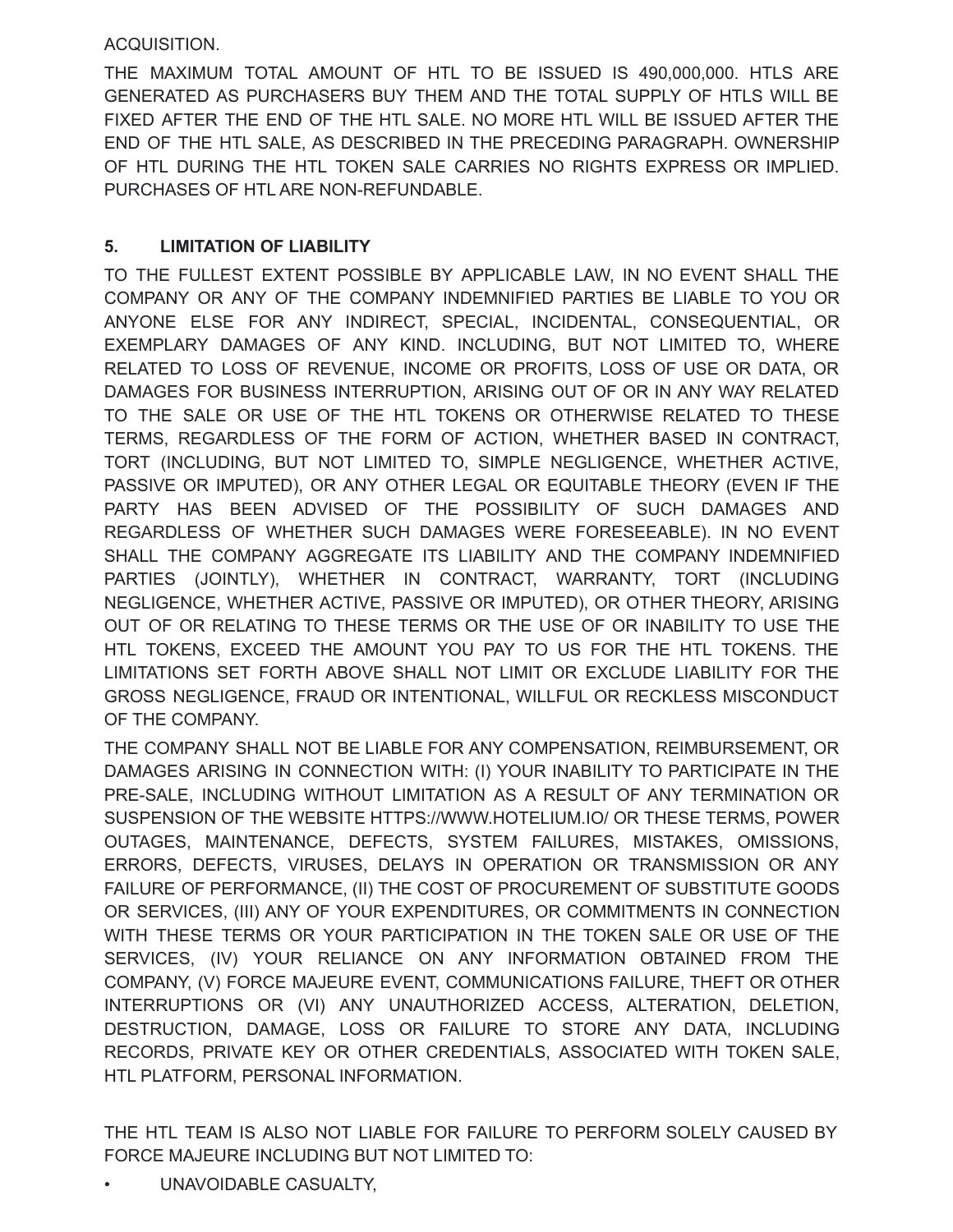- DELAYS IN DELIVERY OF MATERIALS,
- EMBARGOES,
- GOVERNMENT ORDERS,
- ACTS OF CIVIL OR MILITARY AUTHORITIES,
- ACTS OF CRIMINAL COMMUNITIES
- ACTS BY COMMON CARRIERS,
- EMERGENCY CONDITIONS (INCLUDING WEATHER CONDITIONS),
- SECURITY ISSUES ARISING FROM THE TECHNOLOGY USED

OR ANY SIMILAR UNFORESEEN EVENT THAT RENDERS PERFORMANCE COMMERCIALLY IMPLAUSIBLE. IF AN EVENT OF FORCE MAJEURE OCCURS, THE PARTY INJURED BY THE OTHER'S INABILITY TO PERFORM MAY ELECT TO SUSPEND THE TERMS, IN WHOLE OR PART, FOR THE DURATION OF THE FORCE MAJEURE CIRCUMSTANCES. THE PARTY EXPERIENCING THE FORCE MAJEURE CIRCUMSTANCES SHALL COOPERATE WITH AND ASSIST THE INJURED PARTY IN ALL REASONABLE WAYS TO MINIMIZE THE IMPACT OF FORCE MAJEURE ON THE INJURED PARTY.

INFORMATION, PRODUCTS, AND SERVICES INCLUDED IN OR AVAILABLE THROUGH WEBSITE MAY INCLUDE INACCURACIES OR TYPOGRAPHICAL ERRORS. CHANGES ARE PERIODICALLY ADDED TO THE INFORMATION HEREIN. THE COMPANY MAY MAKE IMPROVEMENTS OR CHANGES ON THE WEBSITE AT ANY TIME. NO INFORMATION PROVIDED TO YOU BY THE COMPANY WILL BE CONSIDERED OR CONSTRUED AS ADVICE.

## **6. DISCLAIMER OF WARRANTIES AND REPRESENTATIONS**

THE PURCHASER EXPRESSLY AGREES THAT THE PURCHASER IS PURCHASING HTL AT THE PURCHASER'S SOLE RISK AND THAT HTL IS PROVIDED ON AN "AS IS" BASIS WITHOUT WARRANTIES OF ANY KIND, EITHER EXPRESS OR IMPLIED, INCLUDING, BUT NOT LIMITED TO, WARRANTIES OF TITLE OR IMPLIED WARRANTIES, MERCHANTABILITY OR FITNESS FOR A PARTICULAR PURPOSE (EXCEPT ONLY TO THE EXTENT PROHIBITED UNDER APPLICABLE LAW WITH ANY LEGALLY REQUIRED WARRANTY PERIOD TO THE SHORTER OF THIRTY DAYS FROM FIRST USE OR THE MINIMUM PERIOD REQUIRED). WITHOUT LIMITING THE FOREGOING, NONE OF THE HTL TEAM WARRANTS THAT THE PROCESS FOR PURCHASING HTL WILL BE UNINTERRUPTED OR ERROR-FREE.

## **7. COMPLETE AGREEMENT**

THESE TERMS SET FORTH THE ENTIRE UNDERSTANDING BETWEEN THE PURCHASER AND THE COMPANY PLANET INTERNATIONAL HOTELIUM GROUP LTD WITH RESPECT TO THE PURCHASE AND SALE OF HTL. FOR FACTS RELATING TO THE SALE AND PURCHASE, THE PURCHASER AGREES TO RELY ONLY ON THE TERMS IN DETERMINING PURCHASE DECISIONS AND UNDERSTANDS THAT THE TERMS GOVERN THE SALE OF HTL AND SUPERSEDE ANY PUBLIC STATEMENTS ABOUT THE HTL TOKEN SALE MADE BY THIRD PARTIES OR BY THE HTL TEAM OR INDIVIDUALS ASSOCIATED WITH ANY OF THE HTL TEAM, PAST AND PRESENT AND DURING THE HTL TOKEN SALE.

## **8. SEVERABILITY**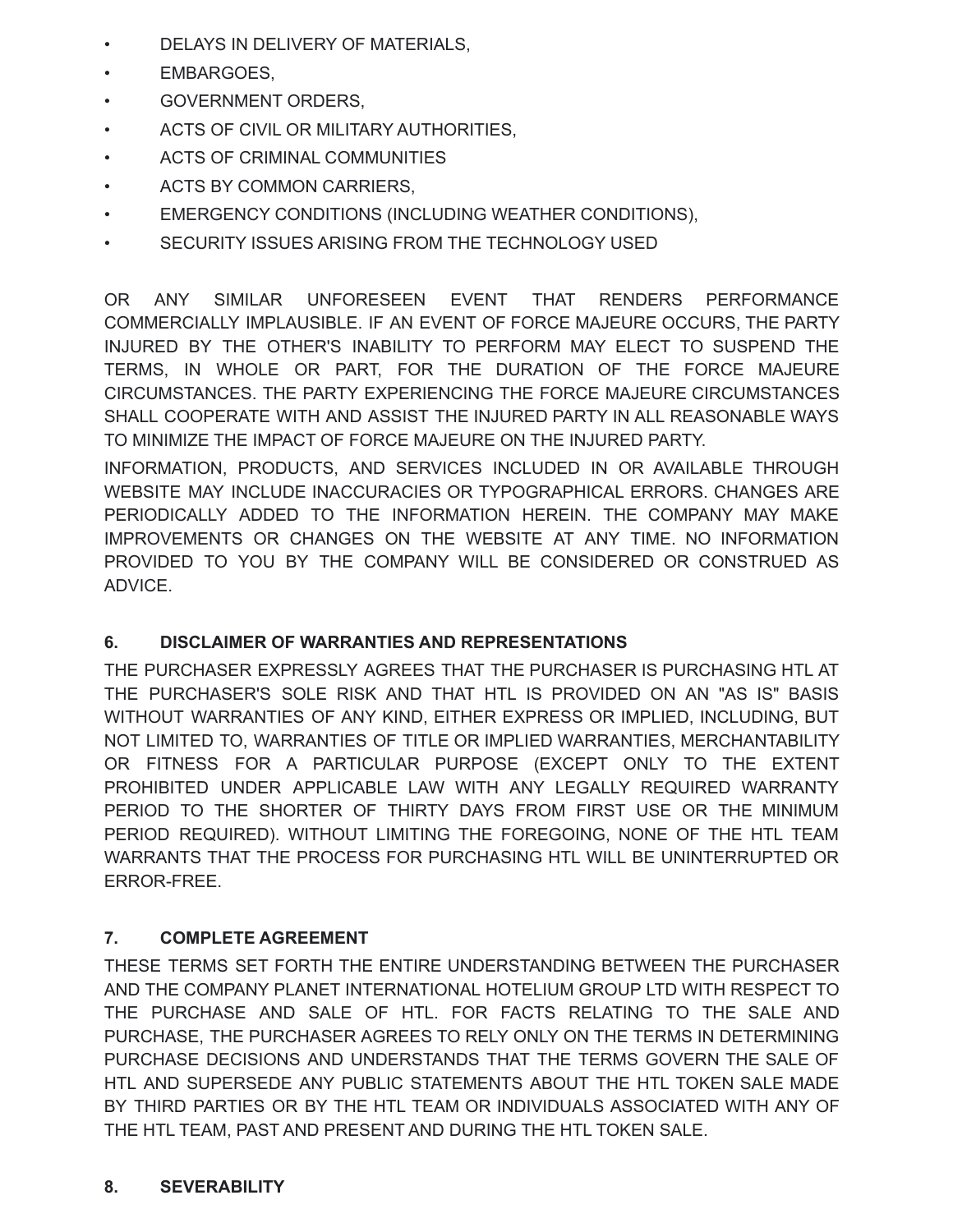THE PURCHASER AND THE COMPANY AGREE THAT IF ANY PORTION OF THESE TERMS IS FOUND ILLEGAL OR UNENFORCEABLE, IN WHOLE OR IN PART, SUCH PROVISION SHALL, AS TO SUCH JURISDICTION, BE INEFFECTIVE SOLELY TO THE EXTENT OF SUCH DETERMINATION OF INVALIDITY OR UNENFORCEABILITY WITHOUT AFFECTING THE VALIDITY OR ENFORCEABILITY THEREOF IN ANY OTHER MANNER OR JURISDICTION AND WITHOUT AFFECTING THE REMAINING PROVISIONS OF THE TERMS, WHICH SHALL CONTINUE TO BE IN FULL FORCE AND EFFECT.

## **9. NO WAIVER**

THE FAILURE OF THE COMPANY TO REQUIRE OR ENFORCE STRICT PERFORMANCE BY THE PURCHASER OF ANY PROVISION OF THESE TERMS OR THE COMPANY'S FAILURE TO EXERCISE ANY RIGHT UNDER THESE TERMS SHALL NOT BE CONSTRUED AS A WAIVER OR RELINQUISHMENT OF THE COMPANY'S RIGHT TO ASSERT OR RELY UPON ANY SUCH PROVISION OR RIGHT IN THAT OR ANY OTHER INSTANCE. THERE ARE NO GUARANTEES AT ALL. THE EXPRESS WAIVER BY THE COMPANY OF ANY PROVISION, CONDITION, OR REQUIREMENT OF THESE TERMS SHALL NOT CONSTITUTE A WAIVER OF ANY FUTURE OBLIGATION TO COMPLY WITH SUCH PROVISION, CONDITION OR REQUIREMENT. EXCEPT AS EXPRESSLY AND SPECIFICALLY SET FORTH IN THESE TERMS, NO REPRESENTATIONS, STATEMENTS, CONSENTS, WAIVERS, OR OTHER ACTS OR OMISSIONS BY THE HTL TEAM SHALL BE DEEMED A MODIFICATION OF THESE TERMS NOR BE LEGALLY BINDING.

## **10. UPDATES TO THE TERMS**

THE COMPANY RESERVES THE RIGHT, AT ITS SOLE DISCRETION, TO CHANGE, MODIFY, ADD, OR REMOVE PORTIONS OF THE TERMS AT ANY TIME DURING THE SALE BY POSTING THE AMENDED TERMS ON THE WEBSITE. ANY PURCHASER WILL BE DEEMED TO HAVE ACCEPTED SUCH CHANGES BY PURCHASING HTL. THE TERMS MAY NOT BE OTHERWISE AMENDED EXCEPT BY EXPRESS CONSENT OF BOTH THE PURCHASER AND THE COMPANY.

## **11. COOPERATION WITH LEGAL AUTHORITIES**

THE COMPANY WILL COOPERATE WITH ALL LAW ENFORCEMENT ENQUIRIES, SUBPOENAS, OR REQUESTS PROVIDED THEY ARE FULLY SUPPORTED AND DOCUMENTED BY THE LAW IN THE RELEVANT JURISDICTIONS.

## **12. INDEMNIFICATION**

TO THE FULLEST EXTENT PERMITTED BY APPLICABLE LAW, YOU WILL INDEMNIFY, DEFEND AND HOLD HARMLESS THE HTL TEAM FROM AND AGAINST ALL CLAIMS, DEMANDS, ACTIONS, DAMAGES, LOSSES, COSTS AND EXPENSES (INCLUDING ATTORNEYS' FEES) THAT ARISE FROM OR RELATE TO: (I) YOUR PURCHASE OR USE OF HTL; (II) YOUR RESPONSIBILITIES OR OBLIGATIONS UNDER THESE TERMS; (III) YOUR VIOLATION OF THESE TERMS; OR (IV) YOUR VIOLATION OF ANY RIGHTS OF ANY OTHER PERSON OR ENTITY.

THE COMPANY RESERVES THE RIGHT TO EXERCISE SOLE CONTROL OVER THE DEFENCE, AT YOUR EXPENSE, OF ANY CLAIM SUBJECT TO INDEMNIFICATION UNDER THIS SECTION 18. THIS INDEMNITY IS IN ADDITION TO, AND NOT IN LIEU OF, ANY OTHER INDEMNITIES SET FORTH IN A WRITTEN AGREEMENT BETWEEN YOU AND THE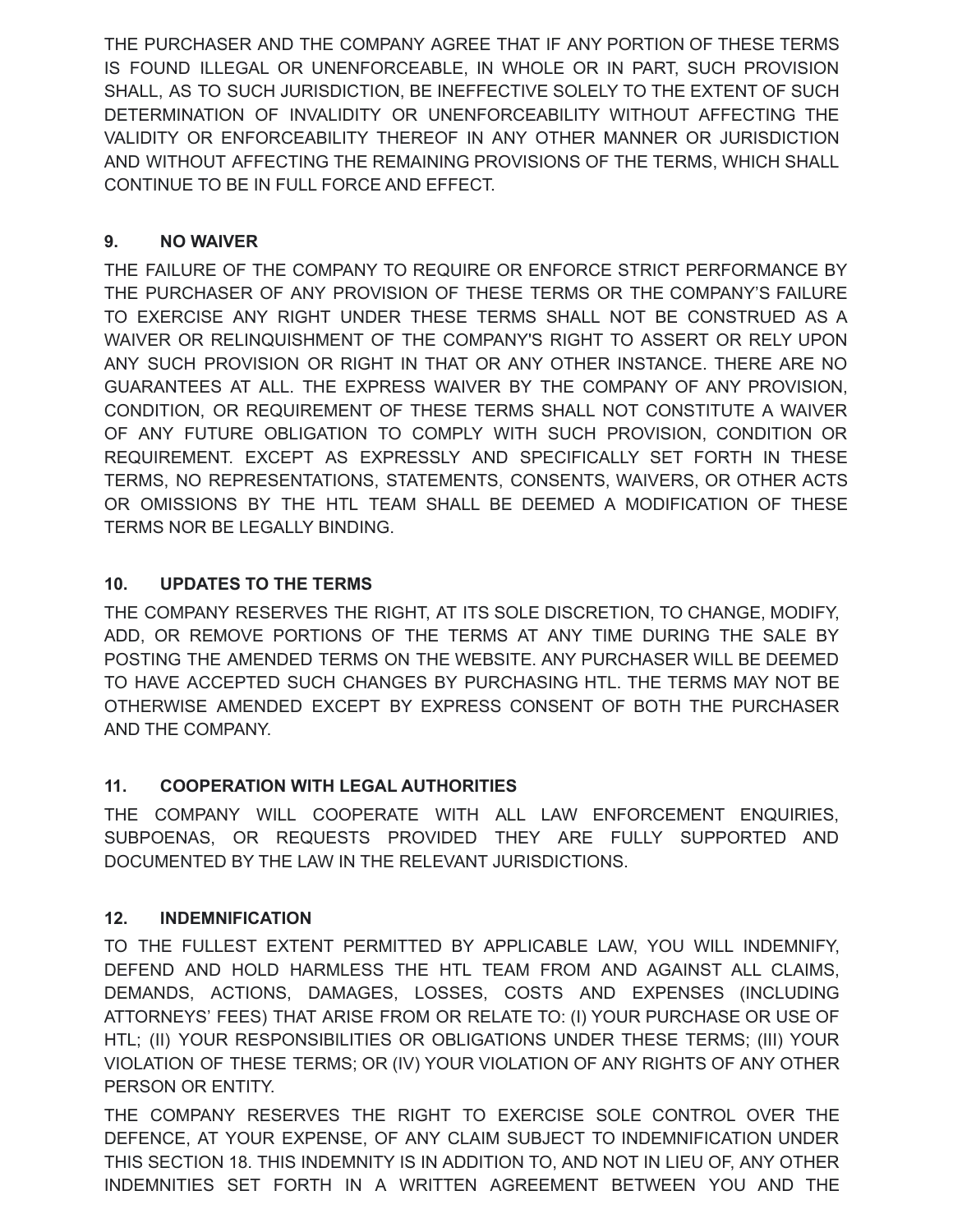### **13. SECURITY**

YOU ARE RESPONSIBLE FOR IMPLEMENTING REASONABLE MEASURES FOR SECURING THE WALLET, VAULT OR OTHER STORAGE MECHANISM YOU USE TO RECEIVE AND HOLD HTL PURCHASED FROM THE COMPANY, INCLUDING ANY REQUISITE PRIVATE KEY(S) OR OTHER CREDENTIALS NECESSARY TO ACCESS SUCH STORAGE MECHANISM(S). IF YOUR PRIVATE KEY(S) OR OTHER ACCESS CREDENTIALS ARE LOST, YOU MAY LOSE ACCESS TO YOUR TOKENS. THE COMPANY IS NOT RESPONSIBLE FOR ANY LOSSES, COSTS OR EXPENSES RELATING TO LOST ACCESS CREDENTIALS.

## **14. REFERRAL AWARDS**

ALL TYPES OF REWARDS ARE ACCORDING TO THE CURRENT COMPANY PAY PLAN. HTL TEAM RESERVES THE RIGHT TO UPDATE THE AWARDS SYSTEM DUE TO THE NEEDS OF THE PROJECT, HOWEVER CHANGES CANNOT BE APPLIED RETROACTIVELY.

#### **15. WITHDRAWAL RULES AND LIMITATIONS**

THE BASIC RULES OF PAYMENTS ARE RELATED TO THE TYPE OF PACKAGE AND RANK LEVEL OF MEMBERS. MINI (100 €) AND STARTER (200 €) PACKAGES HAVE A LIMIT OF 25 HTL ONE – TIME PAYMENT, NETWORK (500 €) AND NETWORK PRO (1000 €) PACKAGES: 50 HTL ONE - TIME PAYMENT, POOL PACKAGE (2000 €) :75 HTL, POOL PLUS (5000 €) AND FOUNDER (1000 €) PACKAGES : 150 HTL. RANK PLATINUM : 150 HTL, SAPPHIRE : 200 HTL, EMERALD : 300 HTL AND DIAMOND AND HIGHER RANKS : 500 HTL PNE - TIME PAYMENT. THE DURATION OF THE APPROVAL BURDENED 3 TO 5 DAYS IN NORMAL CIRCUMSTANCES AND UP TO 15 DAYS IN EXTRAORDINARY CONDITIONS

#### **16. VARIOUS INCENTIVE PROGRAMS FOR MEMBERS**

IN THE FIRST 5 YEARS SINCE THE PROJECT STARTED, MEMBERS RECEIVE PRIZES IN TWO FORMS: MONTHLY LOYALTY PRIZE AND ANNUAL DIVIDEND PRIZE.

THE AGREEMENT BETWEEN THE MEMBER AND THE COMPANY LASTS 48 MONTHS, UNLESS THE MEMBER EXTENDS THE TIME OF THE CONTRACT BY UPGRADING THE PACKAGE. FIRST 12 MONTHS SINCE ACTIVATION OR UPGRADE OF THE PACKAGE,A MEMBER RECEIVES A PRIZE IN THE FORM OF A MONTHLY LOYALTY PRIZE PAYMENT.

THESE LOYALTY PROGRAMS WILL BE CHANGED THROUGH THE PROJECT WITH REGARD TO THE GROWTH OF THE COMMUNITY AND THE GROWTH OF THE REAL ESTATE PORTFOLIO. IN THE PERIOD FROM 29.12.2019 TO 05.09.2021 ADDITIONAL LOYALTY BONUSES WILL BE GIVEN TO MEMBERS IN THE SAME AMOUNT AS BASIC. THESE HTL WILL BE ISSUED IN HTL SHARES A FORM AND WILL BE CONVERTED INTO HTL SHARES B AFTER 36 MONTHS. THESE HTL WILL NOT BE ABLE TO WITHDRAW FROM THE PLATFORM AND THEY WILL BE ACCOUNTED ON THE ANNUAL PROFIT AFTER THE EXPIRY OF THE LOYALTY PROGRAM, FROM THAT DAY TO THE END OF THE CALENDAR YEAR, PROFIT FOR THIS YEAR IS ACCOUNTED, PAYABLE IN MAY NEXT YEAR. THE FORMULA FOR CALCULATING PROFIT IS ON THE COMPANY'S WEBSITE. 36 MONTHS AFTER TERMINATION OF THE LOYATY PROGRAM, THE COMPANY HAS THE OBLIGATION TO BUY HTL SHARES A FROM THE MEMBER AND OTHERWISE FOR THE SAME VALUE AS THE MEMBER INVESTED IN THE ORIGINAL PACKAGE. A MEMBER CAN ONLY SELL THE ENTIRE PACKAGE TO THE COMPANY AND NOT PARTIALLY. HTL SHARES B, WILL NEVER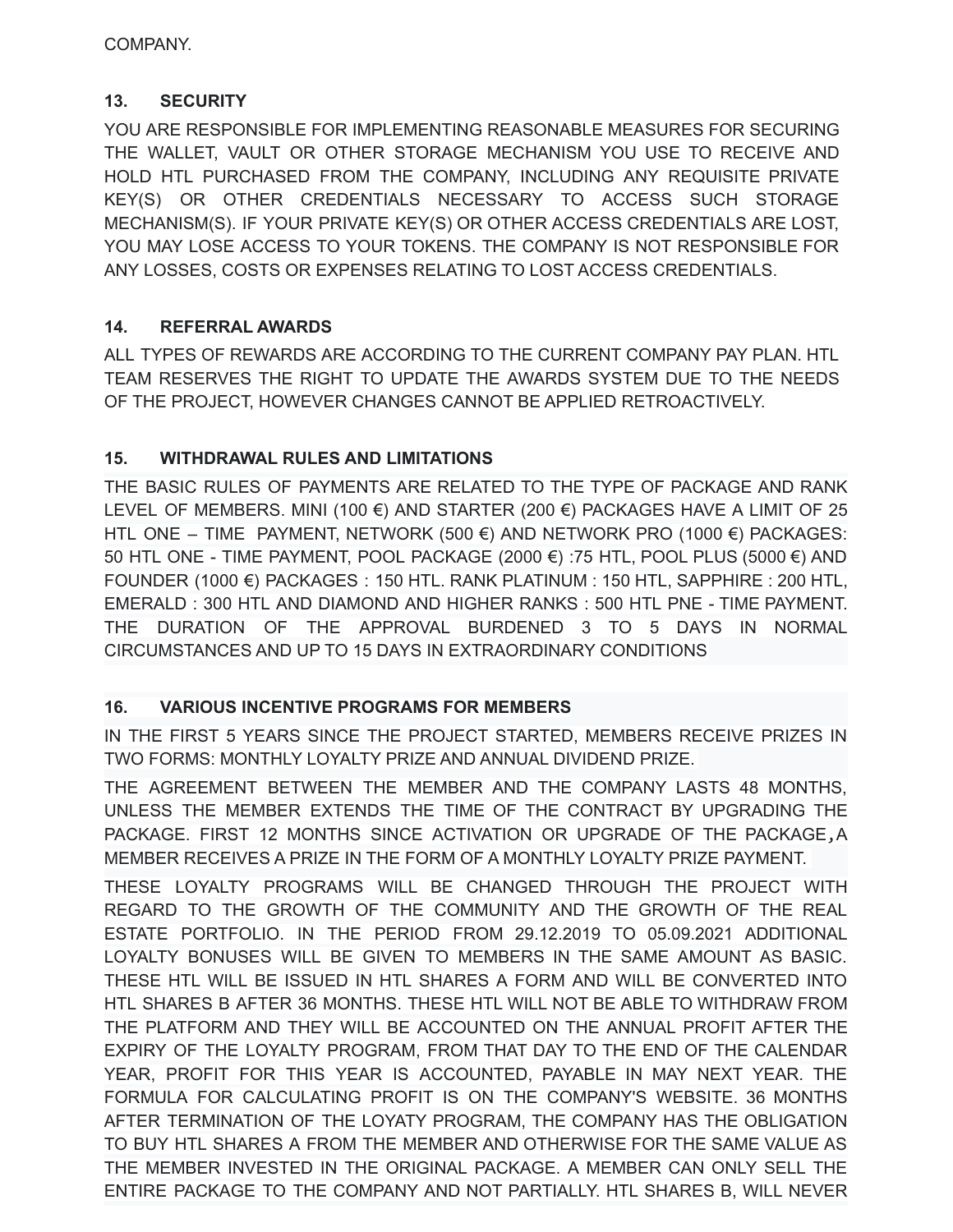BE ABLE TO WITHDRAW FROM THE ONLINE PLATFORM AND ON THEM A MEMBER WILL ALWAYS RECEIVE AN ANNUAL PRIZE. AFTER 5 YEARS AND 1 MIO COLLECTED IN REAL ESTATE, THE REWARD PROGRAM WILL NOT CONTAIN A LOYALTY PROGRAM.

## **17. EARLY TERMINATION OF THE CONTRACT**

THE MEMBER HAS THE RIGHT TO TERMINATE THE CONTRACT EARLY BEFORE EXPIRY, BUT HE IS PAID HTL SHARES A AT A PROTECTED PRICE, WHICH IS VISIBLE ON THE WEBSITE IN THE REAL ESTATE SECTOR (SECURITY PRICE) SECTION.

#### **18. HTL RISKS**

BY PURCHASING, OWNING, AND USING HTL, YOU EXPRESSLY ACKNOWLEDGE AND ASSUME THE FOLLOWING RISKS:

• RISK OF LOSING ACCESS TO HTL DUE TO LOSS OF PRIVATE KEY(S), CUSTODIAL ERROR OR PURCHASER ERROR A PRIVATE KEY, OR A COMBINATION OF PRIVATE KEYS, IS NECESSARY TO CONTROL AND DISPOSE OF HTL STORED IN YOUR DIGITAL WALLET OR VAULT. ACCORDINGLY, LOSS OF REQUISITE PRIVATE KEY(S) ASSOCIATED WITH YOUR DIGITAL WALLET OR VAULT STORING HTL WILL RESULT IN LOSS OF SUCH HTL. MOREOVER, ANY THIRD PARTY THAT GAINS ACCESS TO SUCH PRIVATE KEY(S), INCLUDING BY GAINING ACCESS TO LOGIN CREDENTIALS OF A HOSTED WALLET SERVICE YOU USE, MAY BE ABLE TO MISAPPROPRIATE YOUR HTL. ANY ERRORS OR MALFUNCTIONS CAUSED BY OR OTHERWISE RELATED TO THE DIGITAL WALLET OR VAULT YOU CHOOSE TO RECEIVE AND STORE HTL IN, INCLUDING YOUR OWN FAILURE TO PROPERLY MAINTAIN OR USE SUCH DIGITAL WALLET OR VAULT, MAY ALSO RESULT IN THE LOSS OF YOUR HTL. ADDITIONALLY, YOUR FAILURE TO FOLLOW PRECISELY THE PROCEDURES SET FORTH IN FOR BUYING AND RECEIVING TOKENS, INCLUDING, FOR INSTANCE, IF YOU PROVIDE THE WRONG ADDRESS FOR THE RECEIVING HTL, OR PROVIDES AN ADDRESS THAT IS NOT ERC-20 COMPATIBLE, MAY RESULT IN THE LOSS OF YOUR TOKENS.

• RISKS ASSOCIATED WITH THE ETHEREUM PROTOCOL

• BECAUSE HTL AND THE HTL PLATFORM ARE BASED ON THE ETHEREUM PROTOCOL, ANY MALFUNCTION, BREAKDOWN OR ABANDONMENT OF THE ETHEREUM PROTOCOL MAY HAVE A MATERIAL ADVERSE EFFECT ON THE PLATFORM OR HTL. MOREOVER, ADVANCES IN CRYPTOGRAPHY, OR TECHNICAL ADVANCES SUCH AS THE DEVELOPMENT OF QUANTUM COMPUTING, COULD PRESENT RISKS TO THE HTL AND THE PLATFORM, INCLUDING THE UTILITY OF THE HTL FOR OBTAINING SERVICES, BY RENDERING INEFFECTIVE THE CRYPTOGRAPHIC CONSENSUS MECHANISM THAT UNDERPINS THE ETHEREUM PROTOCOL.

• RISK OF MINING ATTACKS

AS WITH OTHER DECENTRALIZED CRYPTOGRAPHIC TOKENS BASED ON THE ETHEREUM PROTOCOL, HTL ARE SUSCEPTIBLE TO ATTACKS BY MINERS IN THE COURSE OF VALIDATING HTL TRANSACTIONS ON THE ETHEREUM BLOCKCHAIN, INCLUDING, BUT NOT LIMITED, TO DOUBLE-SPEND ATTACKS, MAJORITY MINING POWER ATTACKS, AND SELFISH-MINING ATTACKS. ANY SUCCESSFUL ATTACKS PRESENT A RISK TO THE PLATFORM AND HTL, INCLUDING, BUT NOT LIMITED TO, ACCURATE EXECUTION AND RECORDING OF TRANSACTIONS INVOLVING HTL.

## • RISK OF HACKING AND SECURITY WEAKNESSES

HACKERS OR OTHER MALICIOUS GROUPS OR ORGANIZATIONS MAY ATTEMPT TO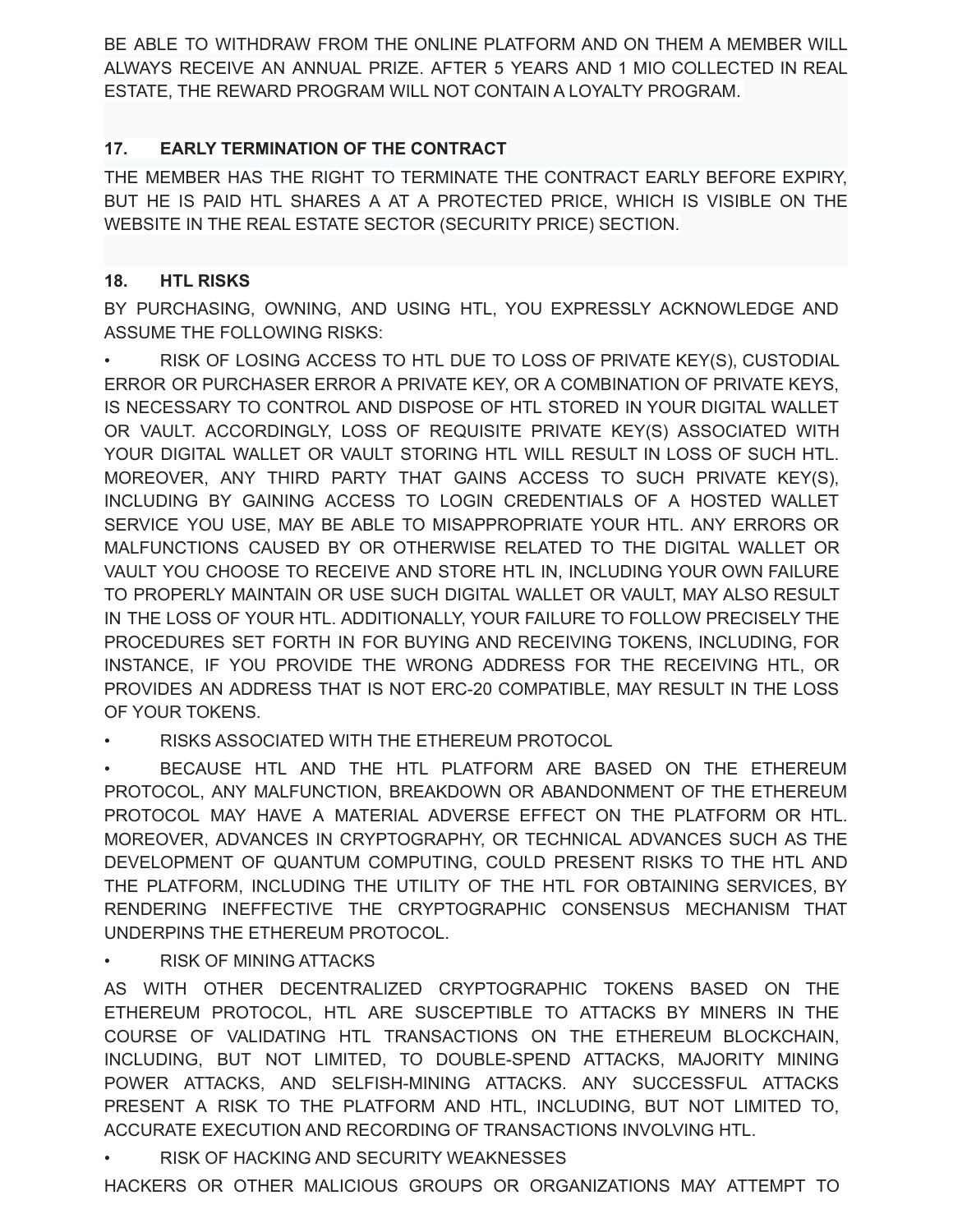INTERFERE WITH THE PLATFORM OR HTL IN A VARIETY OF WAYS, INCLUDING, BUT NOT LIMITED TO, MALWARE ATTACKS, DENIAL OF SERVICE ATTACKS, CONSENSUS- BASED ATTACKS, SYBIL ATTACKS, SMURFING, AND SPOOFING. FURTHERMORE, BECAUSE THE PLATFORM IS BASED ON OPEN-SOURCE SOFTWARE, THERE IS A RISK THAT A THIRD PARTY OR A MEMBER OF THE COMPANY TEAM MAY INTENTIONALLY OR UNINTENTIONALLY INTRODUCE WEAKNESSES INTO THE CORE INFRASTRUCTURE OF THE PLATFORM, WHICH COULD NEGATIVELY AFFECT THE PLATFORM AND HTL, INCLUDING THE UTILITY OF HTL FOR OBTAINING SERVICES.

• RISKS ASSOCIATED WITH MARKETS FOR HTL

IF SECONDARY TRADING OF TOKENS IS FACILITATED BY THIRD PARTY EXCHANGES, SUCH EXCHANGES MAY BE RELATIVELY NEW AND SUBJECT TO LITTLE OR NO REGULATORY OVERSIGHT, MAKING THEM MORE SUSCEPTIBLE TO FRAUD OR MANIPULATION. FURTHERMORE, TO THE EXTENT THAT THIRD-PARTIES DO ASCRIBE AN EXTERNAL EXCHANGE VALUE TO HTL (E.G., AS DENOMINATED IN A DIGITAL OR FIAT CURRENCY), SUCH VALUE MAY BE EXTREMELY VOLATILE.

• RISK OF UNINSURED LOSSES

UNLIKE BANK ACCOUNTS OR ACCOUNTS AT SOME OTHER FINANCIAL INSTITUTIONS, HTL ARE UNINSURED UNLESS YOU SPECIFICALLY OBTAIN PRIVATE INSURANCE TO INSURE THEM. THUS, IN THE EVENT OF LOSS OR LOSS OF UTILITY VALUE, THERE IS NO PUBLIC INSURER OR PRIVATE INSURANCE ARRANGED BY COMPANY, TO OFFER RECOURSE TO YOU.

• RISKS ASSOCIATED WITH UNCERTAIN REGULATIONS AND ENFORCEMENT **ACTIONS** 

THE REGULATORY STATUS OF HTL AND DISTRIBUTED LEDGER TECHNOLOGY IS UNCLEAR OR UNSETTLED IN MANY JURISDICTIONS. IT IS DIFFICULT TO PREDICT HOW OR WHETHER REGULATORY AGENCIES MAY APPLY EXISTING REGULATION WITH RESPECT TO SUCH TECHNOLOGY AND ITS APPLICATIONS, INCLUDING THE HTL PLATFORM AND HTL. IT IS LIKEWISE DIFFICULT TO PREDICT HOW OR WHETHER LEGISLATURES OR REGULATORY AGENCIES MAY IMPLEMENT CHANGES TO LAW AND REGULATION AFFECTING DISTRIBUTED LEDGER TECHNOLOGY AND ITS APPLICATIONS, INCLUDING THE PLATFORM AND HTL. REGULATORY ACTIONS COULD NEGATIVELY IMPACT THE PLATFORM AND HTL IN VARIOUS WAYS, INCLUDING, FOR PURPOSES OF ILLUSTRATION ONLY, THROUGH A DETERMINATION THAT THE PURCHASE, SALE AND DELIVERY OF HTL CONSTITUTES UNLAWFUL ACTIVITY OR THAT HTL ARE A REGULATED INSTRUMENT THAT REQUIRE REGISTRATION OR LICENSING OF THOSE INSTRUMENTS OR SOME OR ALL OF THE PARTIES INVOLVED IN THE PURCHASE, SALE AND DELIVERY THEREOF. THE COMPANY MAY CEASE OPERATIONS IN A JURISDICTION IN THE EVENT THAT REGULATORY ACTIONS, OR CHANGES TO LAW OR REGULATION, MAKE IT ILLEGAL TO OPERATE IN SUCH JURISDICTION, OR COMMERCIALLY UNDESIRABLE TO OBTAIN THE NECESSARY REGULATORY APPROVAL(S) TO OPERATE IN SUCH JURISDICTION.

• RISKS ARISING FROM TAXATION

THE TAX CHARACTERIZATION OF HTL IS UNCERTAIN. YOU MUST SEEK YOUR OWN TAX ADVICE IN CONNECTION WITH PURCHASING HTL, WHICH MAY RESULT IN ADVERSE TAX CONSEQUENCES TO YOU, INCLUDING WITHHOLDING TAXES, INCOME TAXES AND TAX REPORTING REQUIREMENTS.

RISK OF COMPETING PLATFORMS

IT IS POSSIBLE THAT ALTERNATIVE PLATFORMS COULD BE ESTABLISHED THAT UTILIZE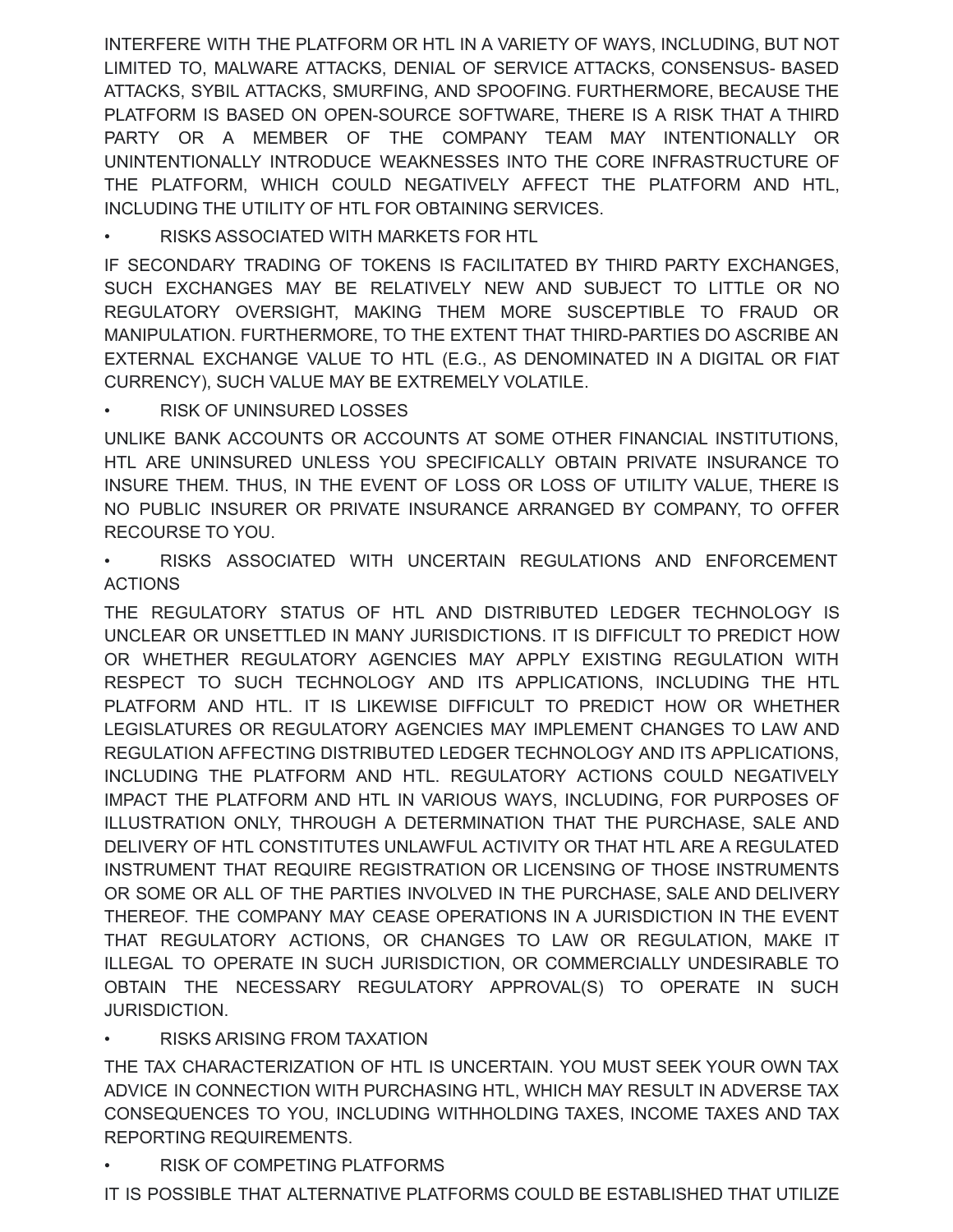THE SAME OPEN SOURCE CODE AND PROTOCOL UNDERLYING THE PLATFORM AND ATTEMPT TO FACILITATE SERVICES THAT ARE MATERIALLY SIMILAR TO THE HTL SERVICES.

• RISKS ARISING FROM LACK OF GOVERNANCE RIGHTS

BECAUSE HTL CONFER NO GOVERNANCE RIGHTS OF ANY KIND WITH RESPECT TO THE HTL PLATFORM OR THE COMPANY, ALL DECISIONS INVOLVING THE COMPANY'S PRODUCTS OR SERVICES WITHIN THE PLATFORM OR THE COMPANY ITSELF WILL BE MADE BY THE COMPANY AT ITS SOLE DISCRETION. THESE DECISIONS COULD ADVERSELY AFFECT THE PLATFORM AND THE UTILITY OF ANY HTL YOU OWN, INCLUDING THEIR UTILITY FOR OBTAINING SERVICES.

• UNANTICIPATED RISKS

CRYPTOGRAPHIC TOKENS SUCH AS HTL ARE A NEW AND UNTESTED TECHNOLOGY. IN ADDITION TO THE RISKS INCLUDED IN THIS ANNEX A OF THESE TERMS, THERE ARE OTHER RISKS ASSOCIATED WITH YOUR PURCHASE, POSSESSION AND USE OF HTL, INCLUDING UNANTICIPATED RISKS. SUCH RISKS MAY FURTHER MATERIALIZE AS UNANTICIPATED VARIATIONS OR COMBINATIONS OF THE RISKS DISCUSSED IN THIS ANNEX A OF THESE TERMS.

## • RISK REGARDING SECURITY REGULATIONS

THERE IS A RISK THAT IN SOME JURISDICTIONS THE TOKEN MIGHT BE RECOGNIZED AS A SECURITY, OR IT MIGHT BE RECOGNIZED AS A SECURITY IN THE FUTURE. THE TOKEN PROVIDER DOES NOT GIVE A GUARANTEE OR WARRANTY THAT TOKENS ARE NOT A SECURITY IN ALL JURISDICTIONS.

• RISK OF SECURITY WEAKNESS IN THE TOKENS' SOURCE CODE

THERE IS A RISK OF UNINTENDED SECURITY WEAKNESS IN THE TOKENS SOURCE CODE THAT MIGHT RESULT IN A LOSS OF TOKENS.

• RISK OF NON-COMPLETIONS OF THE HTL PLATFORM

THERE IS A RISK, EVEN THOUGH THE TOKEN PROVIDER ESTIMATES IT AS VERY LOW, THAT THE HTL PLATFORM WILL NOT BE COMPLETED OR DEPLOYED.

• RISK OF SLOW ETHEREUM NETWORK

THERE IS RISK OF SLOW PROCESSING OR SLOW OPERATIONS IN ETHEREUM NETWORK FOR WHICH TOKEN PROVIDER IS NOT RESPONSIBLE AND CAN NOT INFLUENCE IT. BACKER ACKNOWLEDGES SUCH RISK AND ACCEPTS IT WITH ACCEPTING OF THESE TERMS OF USE.

• RISK OF MISLEADING PUBLISHED INFORMATION

THE BACKER RECOGNIZES THAT THERE IS A RISK OF PUBLISHING OF MISLEADING OR INCORRECT INFORMATION REGARDING THE PLATFORM, THE TOKEN PROVIDER CROWD SALE, THE TOKEN PROVIDER AND/OR THE TOKEN. THE BACKER BEARS ALL RESPONSIBILITY FOR ANY DAMAGES OCCURRED AS A RESULT OF ADHERING TO SUCH INFORMATION. ADDITIONALLY, THE BACKER RECOGNIZES THERE IS A RISK OF NEGATIVE EFFECT ON THE MARKET VALUE OF THE TOKEN AS A RESULT OF NEGATIVE PUBLIC OPINION REGARDING THE TOKEN PROVIDER OR ITS PLATFORM.

• RISK OF INTERNAL CONFLICT

THE BACKER RECOGNIZES AND ACCEPTS THE RISK OF INTERNAL CONFLICT WITHIN THE TOKEN PROVIDER WHICH CAN CAUSE MALFUNCTIONS, INTERRUPTIONS OR EVEN CANCELLATION OF THE WHOLE PROJECT.

• RISK OF LOSS OF VALUE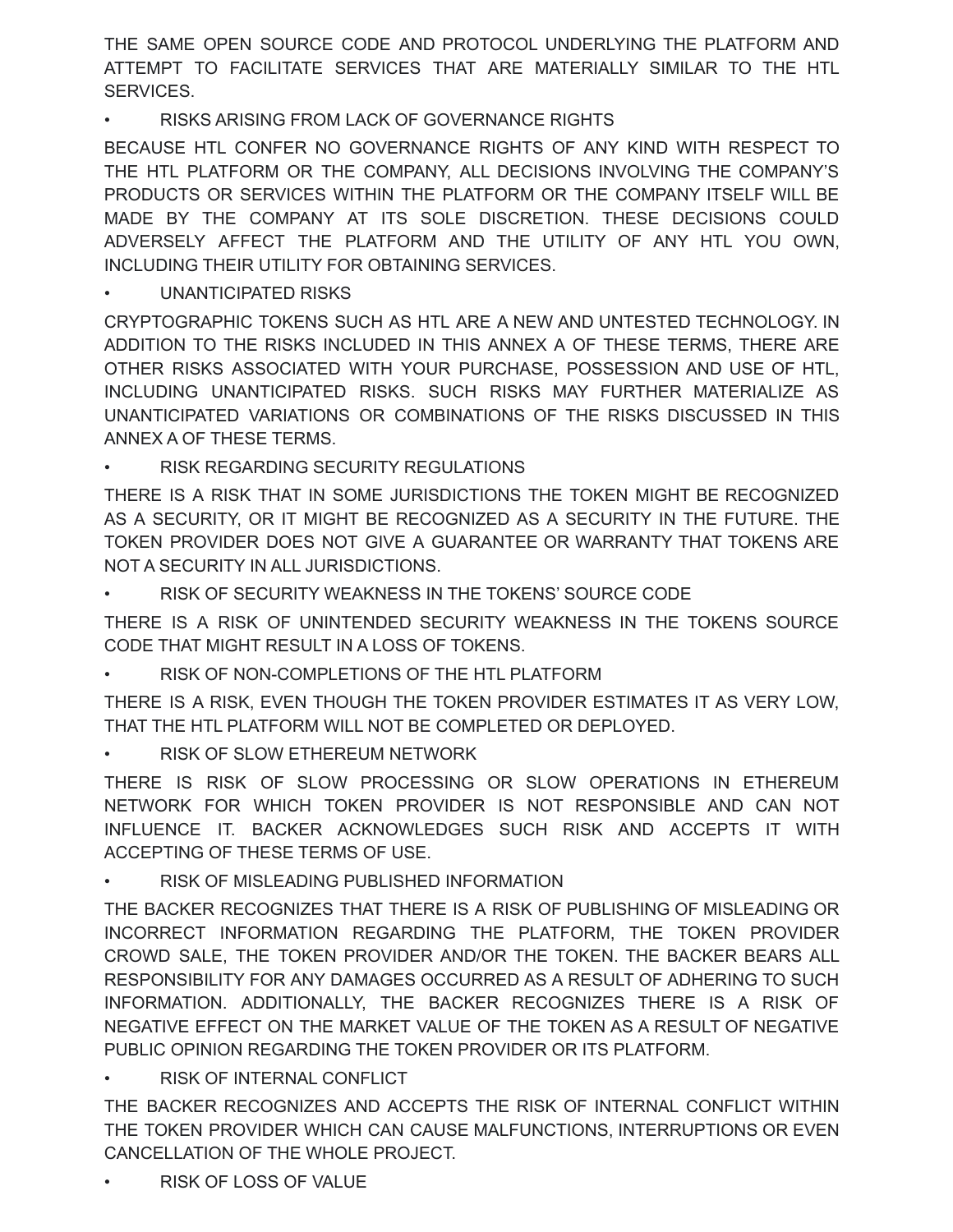SINCE THE VALUE OF THE TOKENS WILL BE DETERMINED IN THE FUTURE BY DEMAND AND SUPPLY, THE VALUE OF THE TOKENS MIGHT FLUCTUATE ENORMOUSLY OR EVEN DROP TO ZERO.

• RISKS ASSOCIATED WITH THE PUBLIC PROMOTION OF THE AFFILIATE MARKETING AND AMBASSADOR PROGRAM ORGANIZATIONAL SCHEME

TO ANYONE WHO PUBLISHES ON THEIR SOCIAL NETWORKS (FACEBOOK OR OTHER) THEIR REFERRAL LINKS AND / OR INVITATIONS TO, AND / OR PROPOSE THE VISION OF HTL WITH THE AIM OF AFFILIATE NEW PEOPLE TO THE COMMUNITY THROUGH THE USE OF THE WORD "INVESTMENT" AND "COMMISSION", ACCESS TO THE BO AREA WILL BE SUSPENDED FOR 60 DAYS. INSTEAD OF THE WORD INVESTMENT COULD BE USED "CONTRIBUTION" AND INSTEAD COMMISSION COULD BE USED "AFFILIATE PAYMENT REWARD" WE REMIND ALL MEMBERS THAT HTL IS NOT AN INVESTMENT COMPANY. IF THE CONDUCT OF THE MEMBER, IN VIOLATION OF THE ABOVE, SHOULD PERSIST, THE COMPANY WILL CANCEL THE ACCOUNT AND ANY TOKENS IN PLACE ON IT WILL BE RETURNED TO THE EXTENT OF THE NUMBER AND VALUE OF THE INITIAL TOKENS. WE REMIND EVERYONE THAT BEING A MEMBER OF HTL COMMUNITY MEANS CONTRIBUTING TO THE DEVELOPMENT, GROWTH OF THE BUSINESS OF HTL COMPANY AND THE HTL PLATFORM.

THE BACKER RECOGNIZES AND ACCEPTS THE RISK OF NON-PAYMENT OF THE PAYMENT REWARD FROM THE TOKEN PROVIDER. THE BACKER RECOGNIZES THAT ACCEPTING ALL THE HTL RISKS COULD ALSO CONSEQUENTLY SHUT DOWN THE BACK OFFICE – AMBASSADOR PROGRAM.

• RISK OF LOW OR NO LIQUIDITY

THE TOKEN EXCHANGE MARKET PRICE MAY EXPERIENCE EXTREME VOLATILITY. CRYPTOGRAPHIC TOKENS OR CRYPTO CURRENCIES HAVE DEMONSTRATED EXTREME FLUCTUATIONS IN PRICE OVER SHORT PERIODS OF TIME ON A REGULAR BASIS. YOU MUST BE PREPARED TO ACCEPT SIMILAR FLUCTUATIONS IN THE CPNT TOKEN EXCHANGE VALUE. SUCH FLUCTUATIONS ARE DUE TO THE MARKET FORCES AND REPRESENT CHANGES IN THE BALANCE OF SUPPLY AND DEMAND. THE TOKEN PROVIDER CANNOT AND DOES NOT GUARANTEE ANY MARKET LIQUIDITY FOR THE CPNT. ADDITIONALLY, DUE TO THE DIFFERENT REGULATORY REQUIREMENTS IN DIFFERENT JURISDICTIONS, THE LIQUIDITY OF THE TOKEN MAY BE MARKEDLY DIFFERENT IN DIFFERENT JURISDICTIONS.

THE BACKER IS FULLY AWARE OF THE RISKS THAT THE TOKEN MIGHT NOT BE REDEEMABLE AND BEARS ALL CONSEQUENCES, INCLUDING ANY DAMAGES, THAT MIGHT OCCUR DUE TO THE ILLIQUIDITY OF THE TOKEN. THE TOKEN EXCHANGE MARKET IS SUBJECT TO HIGH LEVELS OF MARKET SPECULATIONS THAT HAS THE ABILITY TO AFFECT THE LIQUIDITY OF THE TOKEN. THE BACKER FULLY RECOGNIZES THAT RISKS.

## **19. INFORMATION WE COLLECT FROM YOU**

THIS PRIVACY POLICY TELLS YOU WHAT TO EXPECT WHEN PLANET INTERNATIONAL HOTELIUM GROUP LTD COLLECTS PERSONAL INFORMATION. AT PLANET INTERNATIONAL HOTELIUM GROUP LTD.

THE PRIVACY AND SECURITY OF OUR CUSTOMERS AND WEBSITE VISITORS ARE OF PARAMOUNT IMPORTANCE AND WE ARE COMMITTED TO SAFEGUARDING THE DATA THAT OUR BACKERS, WEBSITE VISITORS AND SERVICE USERS SHARE WITH US.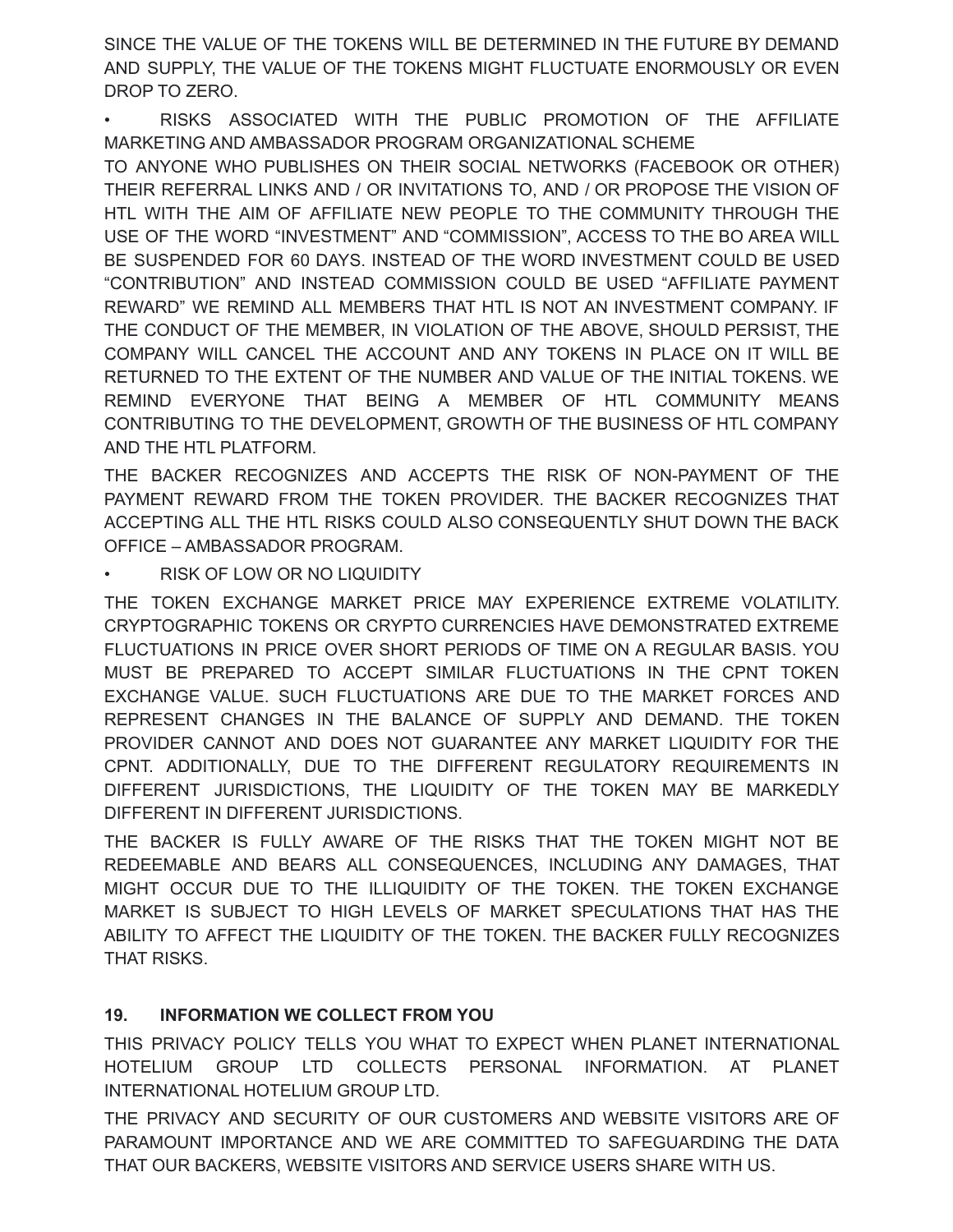## 1. INTRODUCTION

ANY INFORMATION STORED ON PLANET INTERNATIONAL HOTELIUM GROUP LTD PLATFORM IS TREATED AS CONFIDENTIAL. ALL INFORMATION IS STORED SECURELY AND IS ACCESSED BY AUTHORIZED PERSONNEL ONLY. PLANET INTERNATIONAL HOTELIUM GROUP LTD IMPLEMENTS AND MAINTAINS APPROPRIATE TECHNICAL, SECURITY AND ORGANIZATIONAL MEASURES TO PROTECT PERSONAL DATA AGAINST UNAUTHORIZED OR UNLAWFUL PROCESSING AND USE, AND AGAINST ACCIDENTAL LOSS, DESTRUCTION, DAMAGE, THEFT OR DISCLOSURE.

THIS POLICY APPLIES WHERE WE ARE ACTING AS A DATA CONTROLLER WITH RESPECT TO THE PERSONAL DATA OF OUR WEBSITE VISITORS AND SERVICE USERS; IN OTHER WORDS, WHERE WE DETERMINE THE PURPOSES AND MEANS OF THE PROCESSING OF THAT PERSONAL DATA.

WE WILL ALSO ASK YOU TO AGREE TO OUR USE OF COOKIES IN ACCORDANCE WITH THE COOKIES POLICY OF WHEN YOU FIRST VISIT OUR WEBSITE.

WE INCORPORATED STRICT PRIVACY CONTROLS WHICH WILL HAVE AN IMPACT ON HOW WE WILL PROCESS YOUR PERSONAL DATA. BY USING THE PRIVACY CONTROLS, YOU CAN SPECIFY WHETHER YOU WOULD LIKE TO RECEIVE DIRECT MARKETING COMMUNICATIONS AND LIMIT THE PUBLICATION OF YOUR INFORMATION.

FOR THE PURPOSES OF THIS POLICY, PLANET INTERNATIONAL HOTELIUM GROUP LTD DEFINES THE TERM "USER", "VISITOR", "CLIENT" OR "YOU" AS A NATURAL OR LEGAL PERSON, EITHER A VISITOR OF [WWW.HOTELIUM.IO](http://www.hotelium.io/) WEBSITE OR AS USER WITH A TRADING ACCOUNT AT PLANET INTERNATIONAL HOTELIUM GROUP LTD LATER ON. THE TERM "WE", "US", "OUR" REFERS TO PLANET INTERNATIONAL HOTELIUM GROUP LTD.

## 2. COLLECTION AND USE OF INFORMATION

# 2.1 GENERAL

THE FOLLOWING SECTIONS COVER THE SPECIFICS OF EACH OF THE THREE GROUPS FROM WHICH DATA IS COLLECTED: WEBSITE VISITORS AND USERS OF OUR SERVICES.

# 2.2 WEBSITE VISITORS AND COLLECTION OF VISITORS DATA

IF YOU ARE A VISITOR TO OUR WEBSITE ONLY, AND NOT A BACKER (PURCHASER OF THE HTL TOKENS), THEN THIS SECTION IS RELEVANT FOR YOU.

BY VISITING OUR WEBSITE (WWW.HOTELIUM.IO), YOU CONSENT TO THE COLLECTION AND USE OF YOUR PERSONAL DATA AS DESCRIBED HEREIN. IF YOU DO NOT AGREE WITH THE TERMS SET OUT HEREIN, WE ASK YOU TO NOT VISIT THE WEBSITE. IN CASES WHEN REQUIRED BY THE APPLICABLE LAW, WE WILL ASK FOR YOUR EXPLICIT CONSENT TO PROCESS PERSONAL DATA, WHICH SHALL BE COLLECTED ON THIS WEBSITE OR VOLUNTEERED BY YOU. KINDLY NOTE THAT ANY CONSENT WILL BE ENTIRELY VOLUNTARY. HOWEVER, IF YOU DO NOT GRANT THE REQUESTED CONSENT TO THE PROCESSING OF YOUR PERSONAL DATA, THE USE OF THIS WEBSITE MAY NOT BE POSSIBLE.

PLANET INTERNATIONAL HOTELIUM GROUP LTD MAY COLLECT, RECORD AND ANALYZE INFORMATION OF VISITORS TO ITS WEBSITE.

THE USAGE DATA MAY INCLUDE YOUR IP ADDRESS AND USE COOKIES, GEOGRAPHICAL LOCATION, BROWSER TYPE AND VERSION, OPERATING SYSTEM, REFERRAL SOURCE, LENGTH OF VISIT, PAGE VIEWS AND WEBSITE NAVIGATION PATHS, AS WELL AS INFORMATION ABOUT THE TIMING, FREQUENCY AND PATTERN OF YOUR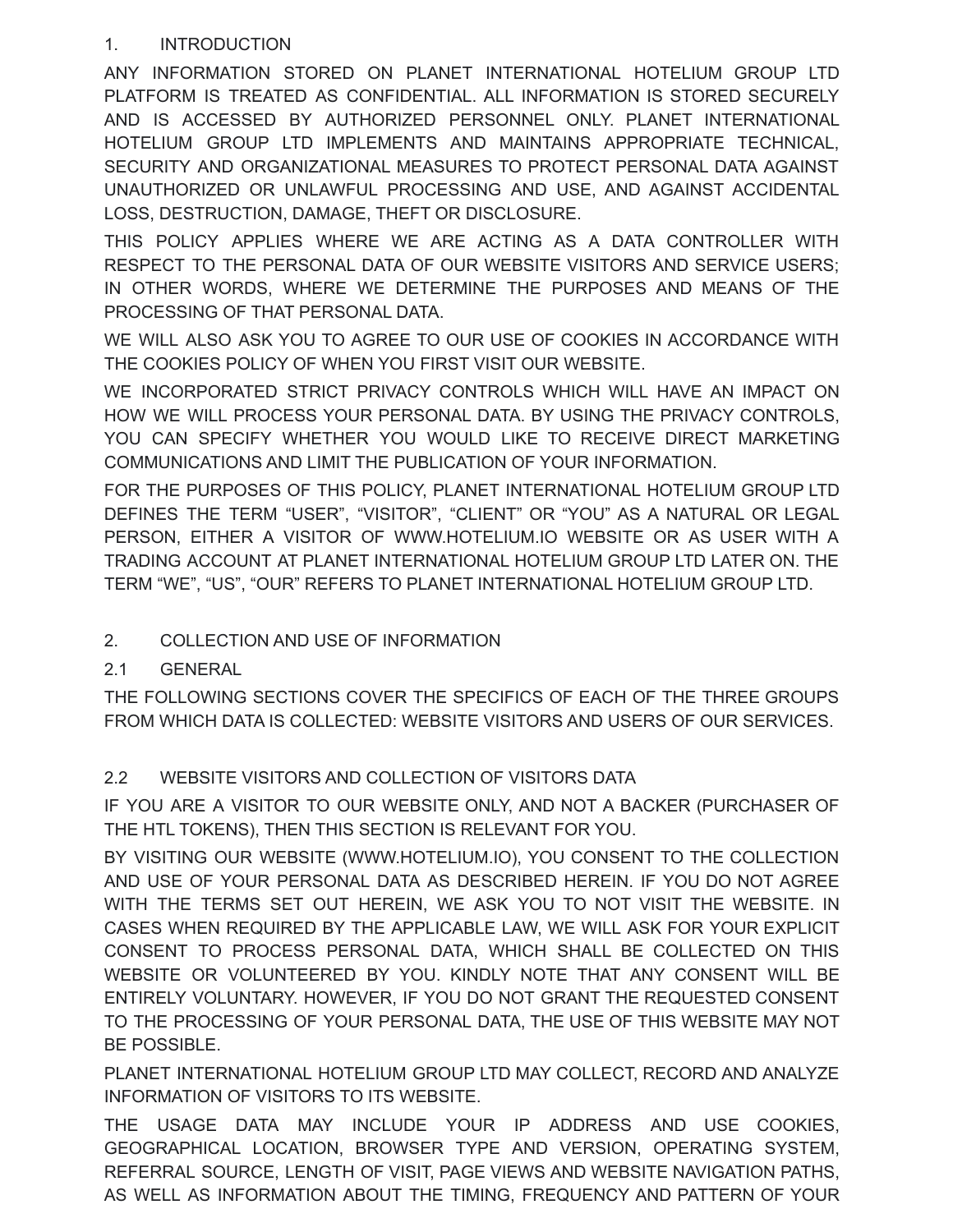SERVICE USE. THE SOURCE OF THE USAGE DATA IS OUR ANALYTICS TRACKING SYSTEM. THIS USAGE DATA MAY BE PROCESSED FOR THE PURPOSES OF ANALYSING THE USE OF THE WEBSITE AND SERVICES AND IMPROVING USERS' EXPERIENCE. THE LEGAL BASIS FOR THIS PROCESSING IS OUR LEGITIMATE INTEREST FOR MONITORING AND IMPROVING OUR WEBSITE AND SERVICES.

PLANET INTERNATIONAL HOTELIUM GROUP LTD MAY ADD INFORMATION COLLECTED BY WAY OF PAGE VIEW ACTIVITY. FURTHERMORE, PLANET INTERNATIONAL HOTELIUM GROUP LTD. MAY COLLECT AND PROCESS PERSONAL DATA THAT YOU VOLUNTARILY (WITH YOUR CONSENT) GIVE TO PLANET INTERNATIONAL HOTELIUM GROUP LTD IN OUR WEBSITE'S FORMS, SUCH AS WHEN YOU SIGN UP FOR INFORMATION AND NEWSLETTERS. IF YOU PROVIDE PLANET INTERNATIONAL HOTELIUM GROUP LTD WITH YOUR SOCIAL MEDIA DETAILS, PLANET INTERNATIONAL HOTELIUM GROUP LTD MAY RHTLIEVE PUBLICLY AVAILABLE INFORMATION ABOUT YOU FROM SOCIAL MEDIA.

SUCH PERSONAL DATA MAY COMPRISE YOUR IP ADDRESS, FIRST AND LAST NAME, YOUR POSTAL AND EMAIL ADDRESS, YOUR TELEPHONE NUMBER, YOUR JOB TITLE, DATA FOR SOCIAL NETWORKS, YOUR AREAS OF INTEREST, INTEREST IN PLANET INTERNATIONAL HOTELIUM GROUP LTD.

PRODUCT/SERVICE, AS WELL AS INFORMATION AS TO THE TYPE OF RELATIONSHIP THAT EXISTS BETWEEN PLANET INTERNATIONAL HOTELIUM GROUP LTD AND YOURSELF. PLANET INTERNATIONAL HOTELIUM GROUP LTD GATHERS DATA ABOUT VISITS TO THE WEBSITE, INCLUDING NUMBERS OF VISITORS AND VISITS, GEO-LOCATION DATA, LENGTH OF TIME SPENT ON THE SITE, PAGES CLICKED ON OR WHERE VISITORS CAME FROM.

## 2.2.1 PURPOSE OF PROCESSING PERSONAL DATA

PLANET INTERNATIONAL HOTELIUM GROUP LTD. USES THE COLLECTED DATA TO COMMUNICATE WITH VISITORS, TO CUSTOMIZE CONTENT FOR VISITORS, TO SHOW ADS ON OTHER WEBSITES TO VISITORS, AND TO IMPROVE ITS WEBSITE BY ANALYZING HOW VISITORS NAVIGATE ITS WEBSITE. PLANET INTERNATIONAL HOTELIUM GROUP LTD WILL PROCESS ALL DATA IN ORDER TO MONITOR AND IMPROVE WEBSITE AND SERVICES.

#### 2.2.2 SHARING AND STORING PERSONAL DATA

PLANET INTERNATIONAL HOTELIUM GROUP LTD MAY ALSO SHARE SUCH INFORMATION WITH SERVICE VENDORS OR CONTRACTORS IN ORDER TO PROVIDE A REQUESTED SERVICE OR TRANSACTION OR IN ORDER TO ANALYZE THE VISITOR BEHAVIOR ON ITS WEBSITE.

#### 2.2.3 COOKIES

COOKIES ARE FILES (SMALL PIECES OF DATA) SENT BY WEB SERVERS TO WEB BROWSERS THAT ARE DOWNLOADED TO USERS` HARD DISK, SERVING TO IMPROVE THEIR EXPERIENCE AND ARE. COOKIES CANNOT BE USED TO RUN PROGRAMS OR DELIVER VIRUSES TO YOUR COMPUTER. BY CONTINUING TO VISIT THIS WEBSITE, YOU AGREE TO THE PLACEMENT OF COOKIES ON YOUR DEVICE. IF YOU CHOOSE NOT TO ACCEPT OUR COOKIES, WE CANNOT GUARANTEE THAT YOUR EXPERIENCE WILL BE AS FULFILLING AS IT WOULD OTHERWISE BE. WE MAY ALSO PLACE COOKIES FROM THIRD PARTIES FOR FUNCTIONAL AND MARKETING PURPOSES. THE USE OF COOKIES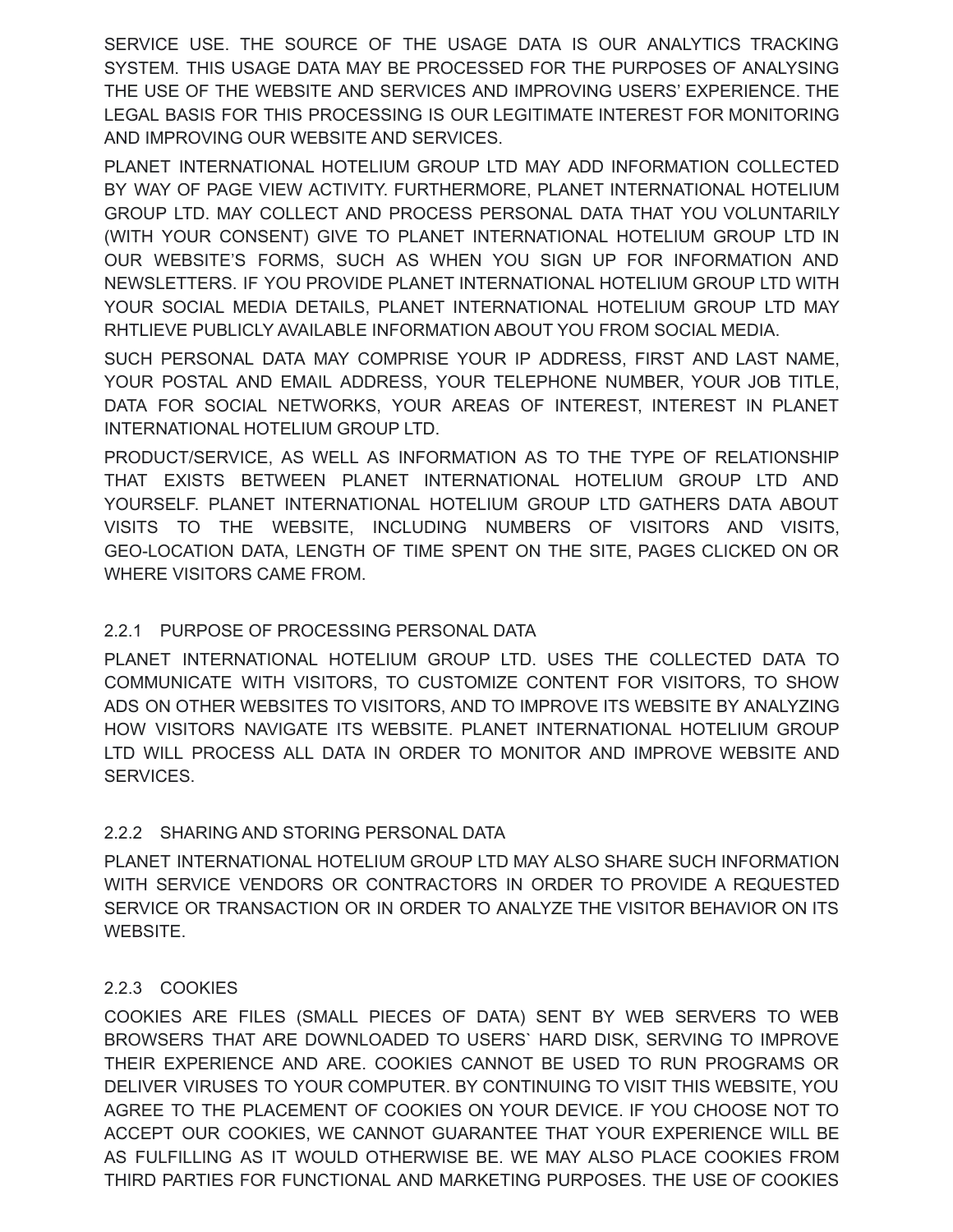IS WIDESPREAD AND BENEFITS THE SURFER. FOR FURTHER INFORMATION, SEE PLANET INTERNATIONAL HOTELIUM GROUP LTD COOKIES POLICY.

#### 2.2.4 LINKS TO OTHER WEBSITES

OUR WEBSITE MAY CONTAIN LINKS TO OTHER WEBSITES, SUCH AS (BUT NOT LIMITED TO) FACEBOOK, SLACK, LINKEDIN, GITHUB, TWITTER, AND OTHER THIRD-PARTY WEBSITES. IF YOU CLICK ON SUCH LINK, YOU WILL BE DIRECTED TO THAT SITE. NOTE, THAT THESE EXTERNAL SITES ARE NOT OPERATED BY PLANET INTERNATIONAL HOTELIUM GROUP LTD. WE STRONGLY ADVISE YOU TO REVIEW THE PRIVACY POLICY OF THE THIRD-PARTY WEBSITES THAT YOU VISIT. WE HAVE NO CONTROL OVER, AND ASSUME NO RESPONSIBILITY FOR THE CONTENT, PRIVACY POLICIES, OR PRACTICES OF ANY THIRD-PARTY SITES OR SERVICES.

2.2.5. GEOGRAPHICAL LOCATION OF COLLECTION AND STORING PERSONAL DATA THE WEBSITE PLANET INTERNATIONAL HOTELIUM GROUP LTD RUNS ON SERVERS IN EUROPEAN DATA REGIONS. A PLANET INTERNATIONAL HOTELIUM GROUP LTD "DATA REGION" IS A SET OF DATA CENTERS LOCATED WITHIN A DEFINED GEOGRAPHICAL AREA WHERE USER DATA IS STORED. PERSONAL DATA IS NOT TRANSMITTED TO ANOTHER DATA REGIONS. FOR PLANET INTERNATIONAL HOTELIUM GROUP LTD WEBSITE VISITORS, ALL PERSONAL DATA OF VISITORS ARE LOCATED IN PLANET INTERNATIONAL HOTELIUM GROUP LTD EUROPEAN DATA REGION, ALL PERSONAL DATA IS PROCESSED IN THE EEA.

#### 2.4 PURCHASERS (BACKERS)

#### 2.4.1. GENERAL

IN ORDER TO ISSUE A TOKEN SALE EVENT, PLANET INTERNATIONAL HOTELIUM GROUP LTD. COLLECTS CERTAIN TYPES OF DATA FROM THE BACKERS AND IS OBLIGED TO DO SO BY THE LAW. THIS SECTION WILL DESCRIBE HOW BACKERS` DATA ARE COLLECTED AND USED BY PLANET INTERNATIONAL HOTELIUM GROUP LTD DATA ENTERED OR TRANSFERRED INTO PLANET INTERNATIONAL HOTELIUM GROUP LTD BY BACKERS SUCH AS TEXTS, QUESTIONS, CONTACTS, MEDIA FILES, ETC., REMAIN THE PROPERTY OF THE BACKER AND MAY NOT BE SHARED WITH A THIRD PARTY BY PLANET INTERNATIONAL HOTELIUM GROUP LTD WITHOUT EXPRESS CONSENT FROM THE USER.

PLANET INTERNATIONAL HOTELIUM GROUP LTD WILL PROCESS YOUR ACCOUNT DATA YOU PROVIDE WHEN YOU PERFORM A KNOW YOUR CUSTOMER (KYC) OR USE OTHER SERVICES OF THE PLANET INTERNATIONAL HOTELIUM GROUP LTD THIS INFORMATION MAY INCLUDE:

- CONTACT INFORMATION, SUCH AS NAME, HOME ADDRESS, EMAIL ADDRESS, DATE AND PLACE OF BIRTH, PHONE NUMBER.

- ACCOUNT INFORMATION, SUCH AS USERNAME AND PASSWORD.

IDENTITY VERIFICATION INFORMATION, SUCH AS IMAGE OF YOUR GOVERNMENT ISSUED ID, PASSPORT, NATIONAL

ID CARD OR DRIVING LICENSE, AND UNDER SPECIAL CONDITIONS ALSO A SOCIAL SECURITY NUMBER (US

RESIDENTS)

RESIDENCE VERIFICATION INFORMATION, SUCH AS UTILITY BILL DETAILS,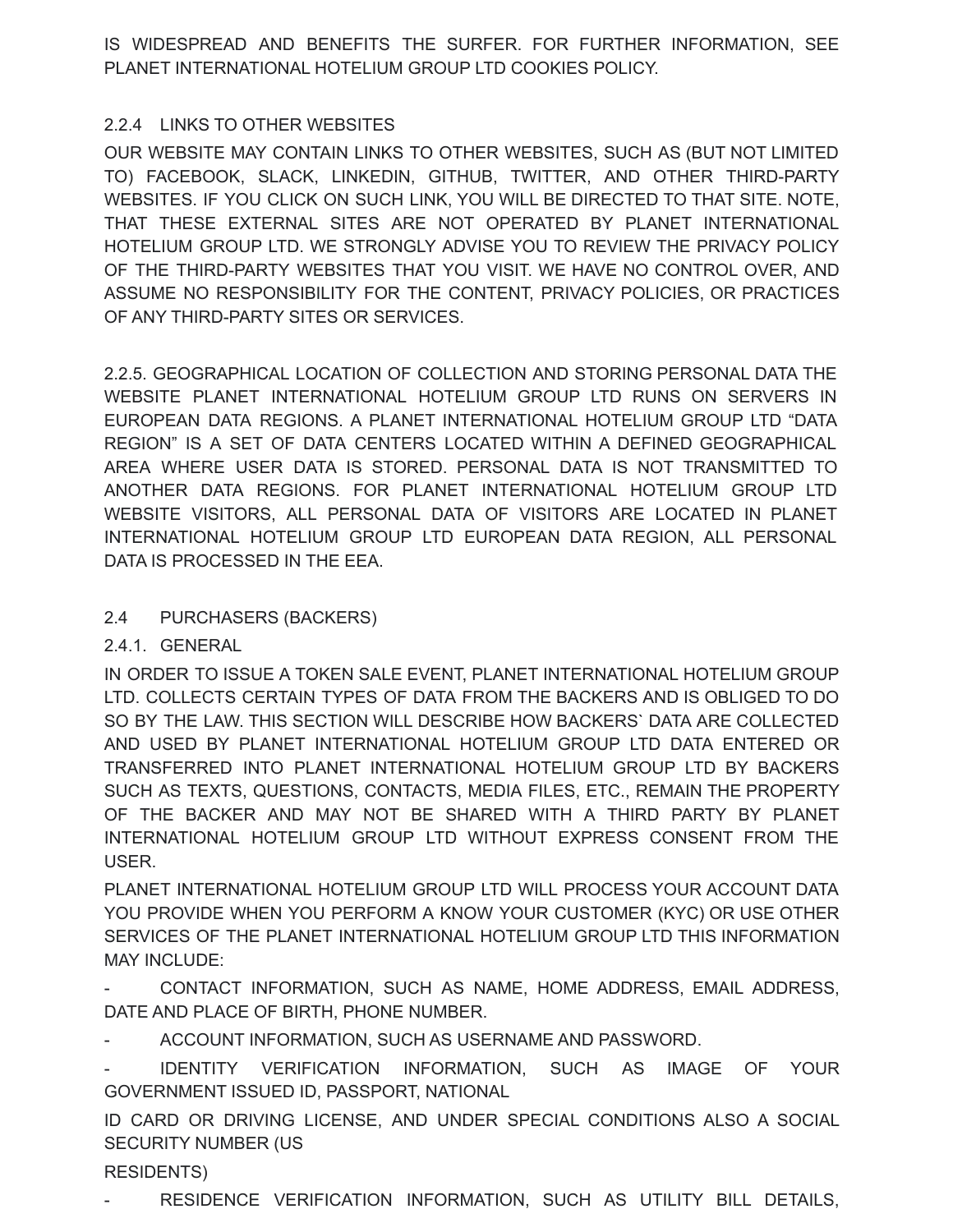PHONE BILL OR SIMILAR DOCUMENT.

THE SOURCE OF THE DATA IS A BACKER WHO PERFORMS A KYC. THE DATA WILL BE USED AND PROCESSED FOR THE PURPOSES OF PERFORMING A DETAILED KNOW YOUR CUSTOMER (HEREINAFTER: KYC) PROCEDURE ACCORDING TO NECESSARY ANTI-MONEY LAUNDERING AND ANTI-TERRORIST REGULATIONS.

THESE PERSONAL INFORMATION WILL BE USED FOR PERFORMING A TOKEN SALE EVENT, OPERATING OUR WEBSITE, PROVIDING OUR SERVICES, ENSURING THE SECURITY OF OUR WEBSITE, ICO AND SERVICES, MAINTAINING BACK-UPS OF OUR DATABASES AND COMMUNICATING WITH BACKERS.

## 2.4.2 COLLECTION OF BACKERS' DATA

DURING A REGISTRATION AT PLANET INTERNATIONAL HOTELIUM GROUP LTD., BACKER PROVIDE INFORMATION SUCH AS NAME, COMPANY NAME, EMAIL, ADDRESS AND NATIONALITY (REGISTERED SEAT OF THE LEGAL ENTITY), ID NUMBER AND IMAGE OF THE ID DOCUMENT, DATE AND PLACE OF BIRTH, PERSONAL PICTURE, PHONE NUMBER, UTILITY BILL AND OTHER RELEVANT DATA.

THE DATA SHALL BE COLLECTED AND PROCESSED BY A TRUSTED PARTNER,THAT WILL PROCESS PERSONAL DATA FOR THE PURPOSES OF THE NECESSARY KYC/AML PROCEDURES. PLANET INTERNATIONAL HOTELIUM GROUP LTD WILL OBTAIN AND PROCESS ALL THE ABOVE STATED PERSONAL DATA AND RUN KYC/AML PROCEDURES AND ENSURE THE COMPLIANCE WITH THE RELEVANT AML LEGISLATION.

PLANET INTERNATIONAL HOTELIUM GROUP LTD WILL THEN PROCESS BACKERS' VERIFICATION (KYC) PROCEDURE. PLANET INTERNATIONAL HOTELIUM GROUP LTD WILL USE SOME OF THOSE INFORMATION ALSO FOR PERSONALIZING SERVICE EXPERIENCE, ANALYZING PLANET INTERNATIONAL HOTELIUM GROUP LTD WEBSITE USAGE, IMPROVE WEBSITE OFFERINGS, HELP TO RESPOND TO CUSTOMERS' REQUESTS AND SUPPORT NEEDS, CONTACT YOU ABOUT NEW SERVICES, MODIFICATION OF THE TERMS, PRIVACY POLICY OR COOKIES POLICY, COMMUNICATE COMPANY NEWS, UPDATES, PROMOTIONS AND RELATED INFORMATION REGARDING THE COMPANY, PRODUCTS OR SERVICES, ADMINISTRATING A CONTEST, SURVEYS, PROMOTIONS AND OTHER SITE FEATURES.

IF YOU WISH TO STOP RECEIVING MARKETING COMMUNICATIONS FROM US, PLEASE CONTACT US AT [INFO@HOTELIUM.IO](mailto:INFO@HOTELIUM.IO) TO OPT-OUT.

BACKERS OF PLANET INTERNATIONAL HOTELIUM GROUP LTD CAN AT ANY TIME ACCESS AND EDIT, UPDATE OR DELETE THEIR CONTACT DETAILS BY CONTACTING PLANET INTERNATIONAL HOTELIUM GROUP LTD ON EMAIL [INFO@HOTELIUM.IO.](mailto:INFO@HOTELIUM.IO) PLANET INTERNATIONAL HOTELIUM GROUP LTD WILL NOT RETAIN PERSONAL DATA OF A BACKER LONGER THAN IS NECESSARY TO FULFILL THE PURPOSES FOR WHICH IT WAS COLLECTED OR AS REQUIRED BY THE APPLICABLE LAWS AND REGULATIONS.

2.4.3. GEOGRAPHICAL LOCATION OF PROCESSING PERSONAL DATA

ALL PERSONAL DATA, WHICH WILL BE COLLECTED AND PROCESSED WITHIN KYC PROCEDURE ARE STORED ON SERVERS IN EUROPEAN DATA REGIONS. SUCH PERSONAL DATA IS NOT TRANSMITTED TO ANOTHER DATA REGIONS.

IT MUST BE NOTED THAT PLANET INTERNATIONAL HOTELIUM GROUP LTD OFFERS BUYING VIRTUAL CURRENCIES. BUYING/SELLING VIRTUAL CURRENCIES MAY TAKE PLACE ON THE BLOCKCHAINS (ETHEREUM, BITCOIN, ETC.) WHICH ARE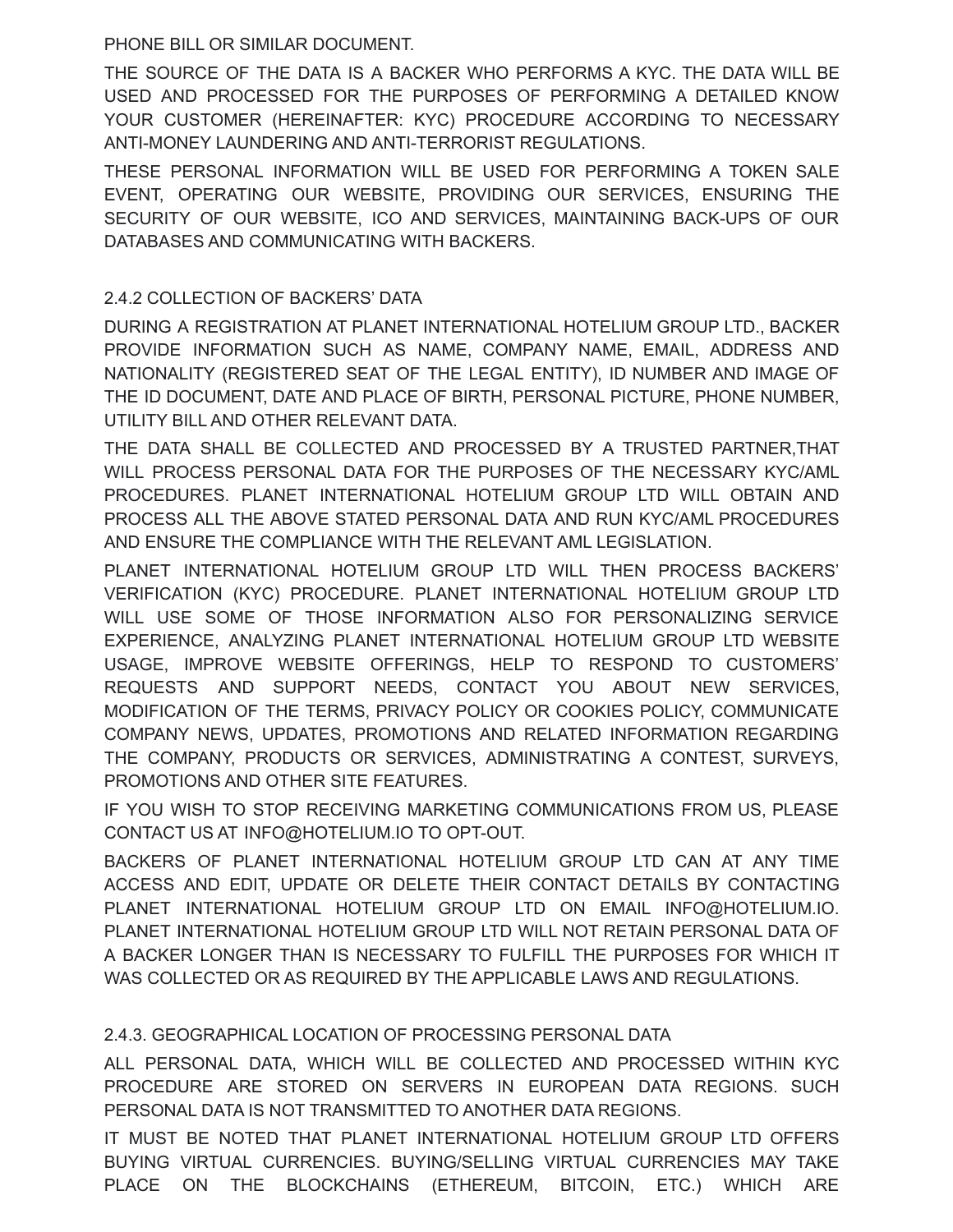DECENTRALIZED DATABASES SOFTWARE PLATFORMS FOR VIRTUAL ASSETS. BLOCKCHAINS ARE A LIST OF RECORDS, CALLED BLOCKS, WHICH ARE LINKED AND SECURED USING CRYPTOGRAPHY. EACH BLOCK TYPICALLY CONTAINS A CRYPTOGRAPHIC HASH OF THE PREVIOUS BLOCK, A TIMESTAMP AND TRANSACTION DATA. BY DESIGN, A BLOCKCHAIN IS INHERENTLY RESISTANT TO MODIFICATION OF THE DATA. THEREFORE, DATA CANNOT BE MODIFIED OR DELETED, SINCE THERE ARE NO SERVERS INVOLVED. DATA ARE DISPERSED AMONG COMPUTER ALL AROUND THE WORLD IN ENCRYPTED VERSION.

IF YOU BUY/TRADE VIRTUAL CURRENCIES YOU AGREE THAT YOUR PERSONAL DATA MAY BE COLLECTED, STORED, PROCESSED AND THAT YOU WILL NOT BE ABLE TO DELETE IT OR INVOKE THE RIGHT TO BE FORGOTTEN. YOUR DATA ARE ENCRYPTED, MEANING THEY ARE CODED (ANONYMIZED). NOTE THAT ALSO ENCRYPTED PERSONAL DATA CAN STILL BE TRACED BACK TO A PERSON IF ENOUGH EFFORT IS PUT INTO IT BY EXPERTS OR SOMEONE HOLDS THE KEY TO DECRYPTION. WITH TRADING VIRTUAL ASSETS VIA PLANET INTERNATIONAL HOTELIUM GROUP LTD. PLATFORM YOU EXPRESSLY AGREE TO GIVE YOUR PERSONAL DATA ON THE (PUBLIC) BLOCKCHAIN THAT THESE DATA (EVEN THOUGH ENCRYPTED) CANNOT BE DELETED AND THAT PERSONAL DATA MAY BE TRANSFERRED OUTSIDE EUROPEAN TERRITORY.

2.4.3.1 PROCESSING IN ACCORDANCE WITH GENERAL DATA PROTECTION REGULATION THE PROCESSING OF PERSONAL DATA IS PERFORMED IN ACCORDANCE WITH PRIVACY RIGHTS AND REGULATIONS FOLLOWING THE EU DIRECTIVE 95/46/EC OF THE EUROPEAN PARLIAMENT AND OF THE COUNCIL OF 24 OCTOBER 1995 (THE DIRECTIVE), AND THE IMPLEMENTATIONS OF THE DIRECTIVE IN LOCAL LEGISLATION. FROM MAY 25TH, 2018, THE DIRECTIVE AND LOCAL LEGISLATION BASED ON THE DIRECTIVE WILL BE REPLACED BY THE REGULATIONS (EU) 2016/679

OF THE EUROPEAN PARLIAMENT AND OF THE COUNCIL OF 27 APRIL 2016 ON THE PROTECTION OF NATURAL PERSONS WITH REGARD TO THE PROCESSING OF PERSONAL DATA AND ON THE FREE MOVEMENT OF SUCH DATA, KNOWN AS THE GENERAL DATA PROTECTION REGULATION (GDPR), AND OUR PROCESSING WILL TAKE PLACE IN ACCORDANCE WITH THE GDPR.

#### 2.4.3.1.1 CONTROLLER

FOR BACKERS DATA, AS OUTLINED IN THE "COLLECTION OF BACKERS' DATA" SECTION, THE PLANET INTERNATIONAL HOTELIUM GROUP LTD. WILL BE THE CONTROLLER IN ACCORDANCE WITH GDPR. THE BACKERS' DATA SHALL BE PROCESSED BY A THIRD PARTY PROCESSOR. PLANET INTERNATIONAL HOTELIUM GROUP LTD, WILL OBTAIN AND PROCESS USERS: NAME, SURNAME, ADDRESS, RESIDENCY, DATE AND PLACE OF BIRTH, ID NUMBER, COPY ID, USERS' PICTURE, EMAIL, PHONE NUMBER, UTILITY BILL AND OTHER PERSONAL INFORMATION.

PLANET INTERNATIONAL HOTELIUM GROUP LTD HAS A DATA PROCESSING AGREEMENT IN PLACE WITH ITS PROVIDERS, ENSURING COMPLIANCE WITH GDPR. ALL HOSTING IS PERFORMED IN ACCORDANCE WITH THE HIGHEST SECURITY REGULATIONS. ALL TRANSFERS OF DATA INTERNALLY IS DONE IN ACCORDANCE WITH THIS DATA PROCESSING AGREEMENT.

PLANET INTERNATIONAL HOTELIUM GROUP LTD ADHERES TO THE DIRECTIVE OF 1995 AND THE GDPR FROM MAY 25TH, 2018. CONSEQUENTLY, PLANET INTERNATIONAL HOTELIUM GROUP LTD PROCESSES ALL DATA PROVIDED BY ITS USERS WITH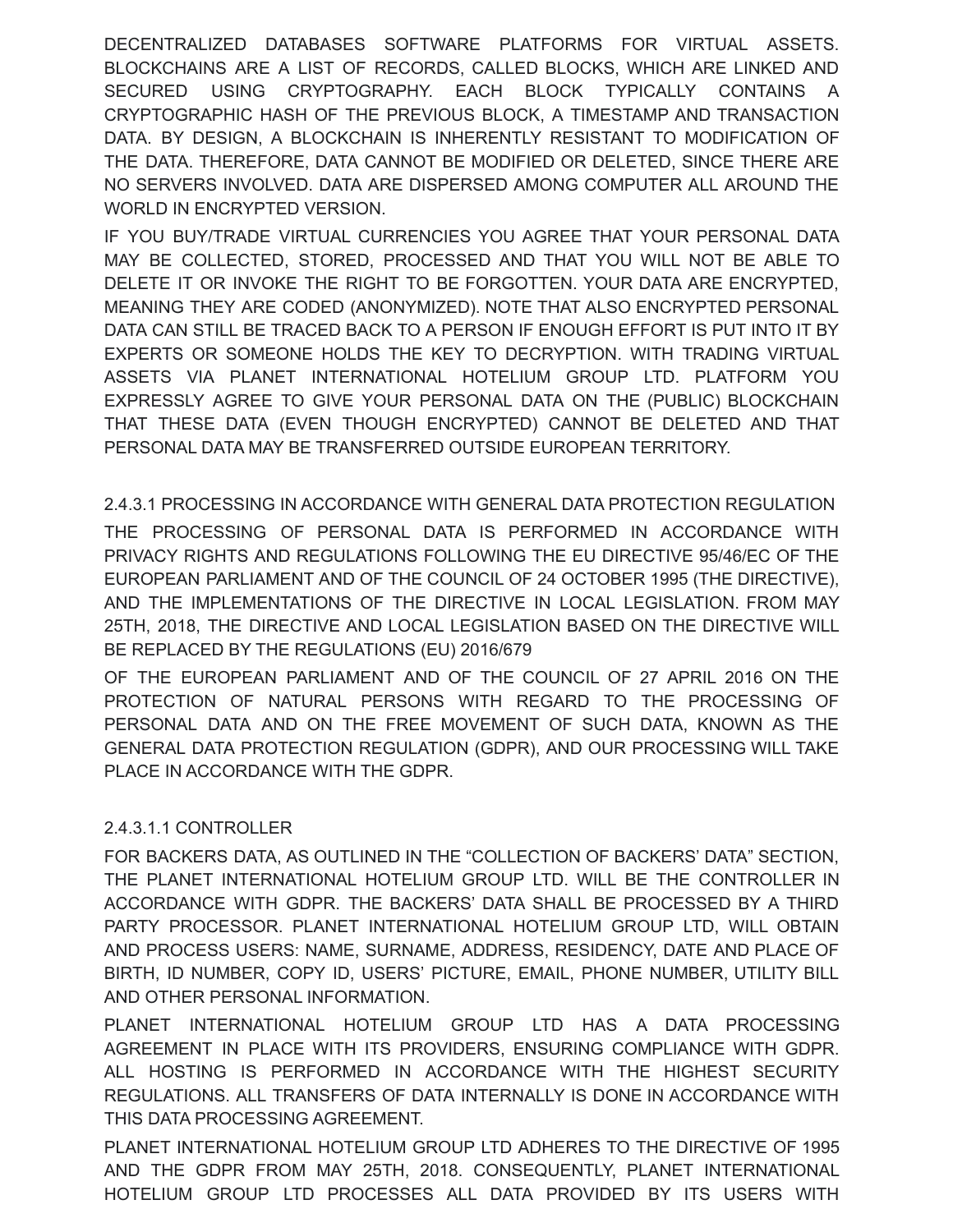ACCOUNTS IN ITS EUROPEAN DATA REGION, IN THE EUROPEAN UNION, EGS AND SWITZERLAND ONLY.

## 3. RETENTION AND DELETION OF PERSONAL INFORMATION

PLANET INTERNATIONAL HOTELIUM GROUP LTD WILL NOT RETAIN DATA LONGER THAN IS NECESSARY TO FULFILL THE PURPOSES FOR WHICH IT WAS OBTAINED FOR OR AS REQUIRED BY APPLICABLE LAWS OR REGULATIONS.

EVERY VISITOR OR BACKER CAN INVOKE THE RIGHT TO BE FORGOTTEN AT ANY TIME (UNLESS IN CASE OF THE TIMESTAMPED INFORMATION ON THE BLOCKCHAIN). VISITORS AND BACKERS CAN REQUEST A LIST OF HIS OR HER PERSONAL DATA. IN CASE YOU WISH TO ATTAIN SUCH DATA, SEND AN EMAIL TO [INFO@HOTELIUM.IO.](mailto:INFO@HOTELIUM.IO) YOU WILL RECEIVE THE LIST WITHIN 1 MONTH FROM RECEIVING YOUR REQUEST BY PLANET INTERNATIONAL HOTELIUM GROUP LTD..

## 4. ACCEPTANCE OF THESE CONDITIONS

5. WE ASSUME THAT ALL VISITORS OF OUR WEBSITE AND BACKERS OF PLANET INTERNATIONAL HOTELIUM GROUP LTD HAVE CAREFULLY READ THIS DOCUMENT AND AGREE TO ITS CONTENTS. IF SOMEONE DOES NOT AGREE WITH THIS PRIVACY POLICY, THEY SHOULD REFRAIN FROM USING OUR WEBSITE AND PLATFORM. WE RESERVE THE RIGHT TO CHANGE THIS POLICY AS NECESSITY DICTATES OR WITH THE CHANGE OF OUR SERVICES. CONTINUED USE OF PLANET INTERNATIONAL HOTELIUM GROUP LTD WEBSITE AND PLATFORM AFTER HAVING BEEN INFORMED OF ANY SUCH CHANGES TO THESE CONDITIONS IMPLIES ACCEPTANCE OF THE REVISED PRIVACY POLICY. THIS PRIVACY POLICY IS AN INTEGRAL PART OF THE TERMS OF SERVICE FOR PLANET INTERNATIONAL HOTELIUM GROUP LTD SERVICES AND WEBSITE.

## 6. LEGAL OBLIGATION TO DISCLOSE PERSONAL INFORMATION

## 5.1. DISCLOSURE TO THIRD PARTIES

IN PROCESSING YOUR TRANSACTIONS, WE MAY SHARE SOME OF YOUR PERSONAL INFORMATION WITH THIRD PARTY SERVICE PROVIDERS WHO HELP WITH OUR BUSINESS OPERATIONS. YOUR INFORMATION WILL NOT BE SOLD, EXCHANGED, OR SHARED WITH ANY THIRD PARTIES WITHOUT YOUR CONSENT, EXCEPT TO PROVIDE PLANET INTERNATIONAL HOTELIUM GROUP LTD SERVICES OR AS REQUIRED BY LAW. BY USING OUR SERVICES AND ACCEPTING OUR TERMS, YOU CONSENT TO THE DISCLOSURE OF YOUR PERSONAL INFORMATION AS DESCRIBED IN THIS PRIVACY POLICY.

5.2. DISCLOSURE TO PREVENT DAMAGE AND DISCLOSURE TO LEGAL AUTHORITIES WE WILL REVEAL USER'S PERSONAL INFORMATION WITHOUT HIS/HER PRIOR PERMISSION ONLY WHEN WE HAVE REASON TO BELIEVE THAT THE DISCLOSURE OF THIS INFORMATION IS REQUIRED TO ESTABLISH THE IDENTITY OF, TO CONTACT OR TO INITIATE LEGAL PROCEEDINGS AGAINST A PERSON OR PERSONS WHO ARE SUSPECTED OF INFRINGING RIGHTS OR PROPERTY BELONGING TO PLANET INTERNATIONAL HOTELIUM GROUP LTD OR TO OTHERS WHO COULD BE HARMED BY THE USER'S ACTIVITIES OR OF PERSONS WHO COULD (DELIBERATELY OR OTHERWISE) TRANSGRESS UPON THESE RIGHTS AND PROPERTY. WE ARE PERMITTED TO DISCLOSE PERSONAL INFORMATION WHEN WE HAVE GOOD REASON TO BELIEVE